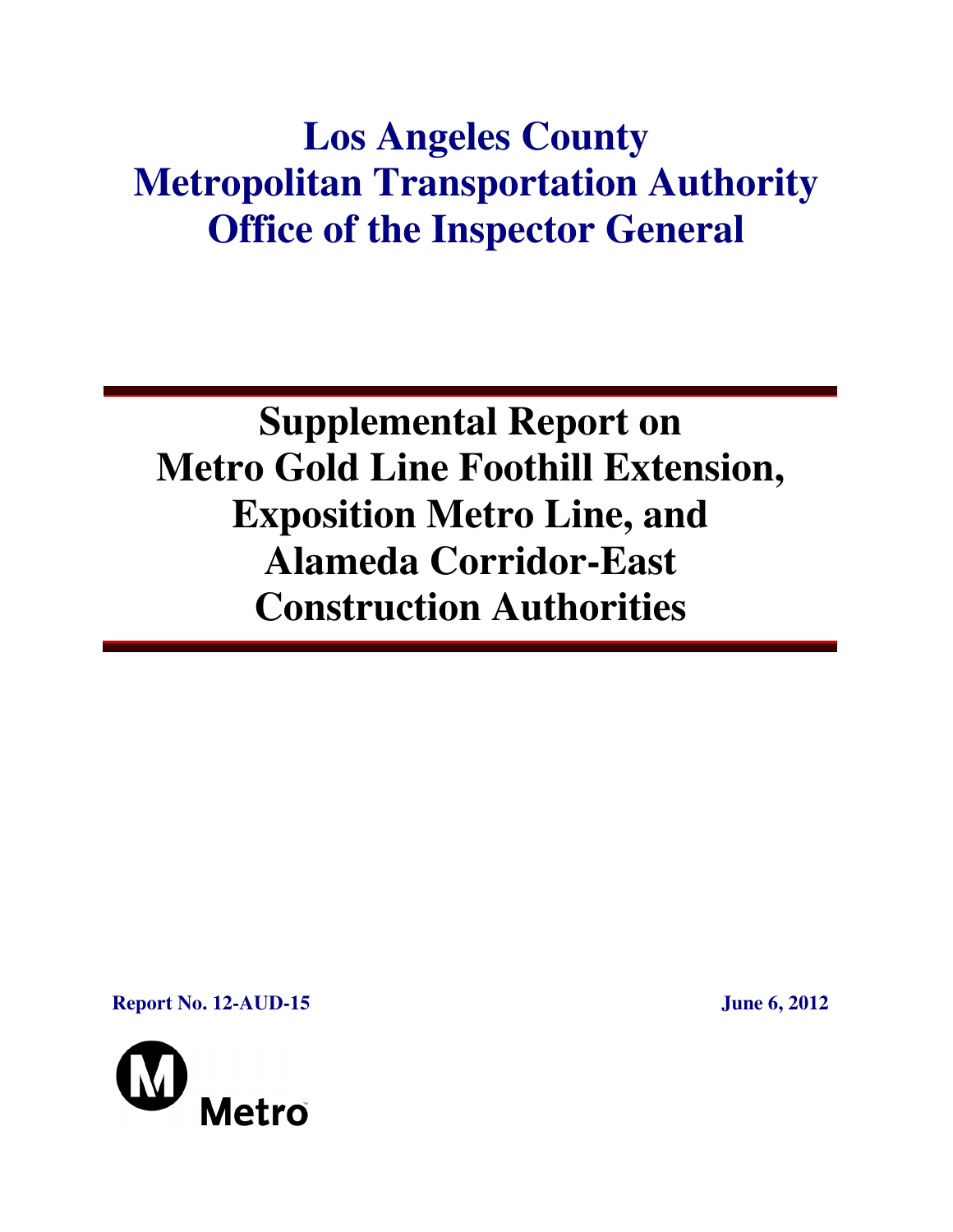# TABLE OF CONTENTS

|                                                                                                                                                                                                                                                   | $\mathbf{1}$               |
|---------------------------------------------------------------------------------------------------------------------------------------------------------------------------------------------------------------------------------------------------|----------------------------|
|                                                                                                                                                                                                                                                   | $\mathbf{1}$               |
|                                                                                                                                                                                                                                                   | $\boldsymbol{2}$           |
|                                                                                                                                                                                                                                                   | 3                          |
| Part I – Status of Implementing Recommendations in Prior OIG Report                                                                                                                                                                               | 3                          |
| A. Metro Gold Line Foothill Extension Construction Authority                                                                                                                                                                                      | 3                          |
|                                                                                                                                                                                                                                                   | $\overline{\mathbf{4}}$    |
|                                                                                                                                                                                                                                                   | $\overline{\mathbf{4}}$    |
|                                                                                                                                                                                                                                                   | 5                          |
| A. Metro Gold Line Foothill Extension Construction Authority                                                                                                                                                                                      | 6                          |
|                                                                                                                                                                                                                                                   | 8                          |
| C.                                                                                                                                                                                                                                                | 9                          |
|                                                                                                                                                                                                                                                   | 10                         |
| PRELIMINARY REPORT INFORMATION PROVIDED TO CONSTRUCTION                                                                                                                                                                                           | 11                         |
|                                                                                                                                                                                                                                                   | 12                         |
|                                                                                                                                                                                                                                                   | 13                         |
| <b>ATTACHMENTS</b>                                                                                                                                                                                                                                |                            |
| A.<br><b>B.</b><br>Status of Implementing Recommendations in Prior OIG Report<br>Salary Adjustments for Gold Line, Expo, ACE, and Metro - FY 2007 to FY 2012<br>$C$ .<br>Summary of Authority Employees Receiving Merit Pay Increases<br>D.<br>Ε. | 15<br>16<br>25<br>26<br>27 |

F. Final Report Distribution **…………………………………………………………. 28**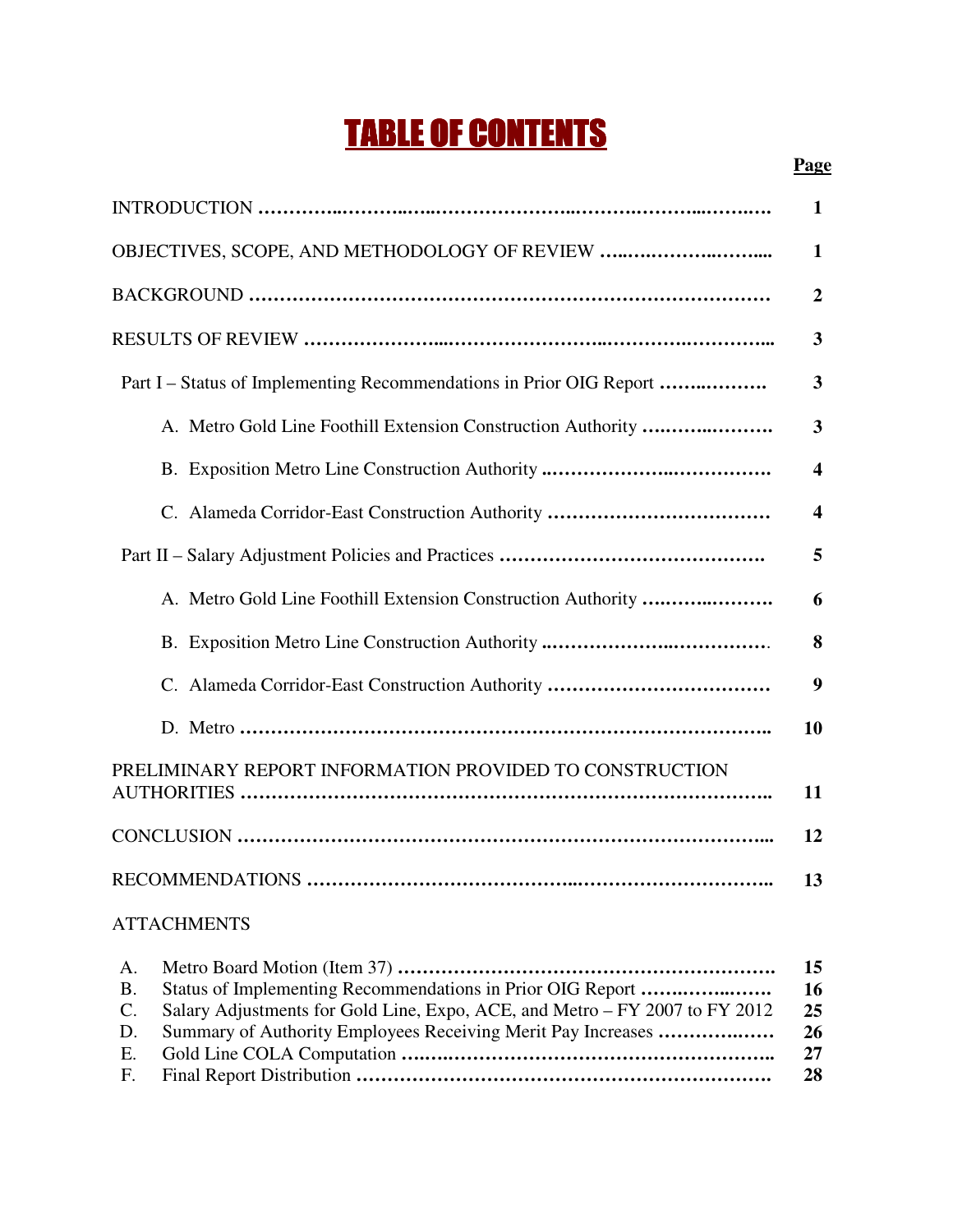

Los Angeles, CA 90017

- **DATE:** June 6, 2012
- **TO:** Metro Board of Directors
- **FROM:** Karen Gorman Acting Inspector General
- **SUBJECT:** Supplemental Report on Metro Gold Line Foothill Extension, Exposition Metro Line, and Alameda Corridor-East Construction Authorities (Report No. 12-AUD-15)

# **INTRODUCTION**

At the direction of the Board of Directors of the Los Angeles County Metropolitan Transportation Authority (Metro) on February 24, 2012, the Office of the Inspector General (OIG) provided the Board a report on the staffing plans, Chief Executive Officers' (CEO) compensations, and policies regarding expenditures of the Metro Gold Line Foothill Extension Construction Authority, the Exposition Metro Line Construction Authority, and the Alameda Corridor-East Construction Authority.

On March 22, 2012, the Metro Board passed a motion (Attachment A) that requested "the Exposition Metro Line Construction Authority, the Metro Gold Line Foothill Extension Construction Authority, and the Alameda Corridor-East Construction Authority to take action to implement the full set of recommendations made by the Inspector General." At this meeting, Director Antonovich gave direction to "investigate the cost of living allocation policies and practices of the independent construction authorities and compare them to the Metro policies and practices provided in a report for a future meeting." This report presents our review of the matters directed by the Metro Board.

# **OBJECTIVES, SCOPE, AND METHODOLOGY OF REVIEW**

The objectives of the review were to (1) follow up on the status of the implementation of the OIG recommendations by Metro Gold Line Foothill Extension Construction Authority (Gold Line), the Exposition Metro Line Construction Authority (Expo), and the Alameda Corridor-East Construction Authority (ACE), and (2) determine policies and practices for employee salary increases for the three Authorities and Metro.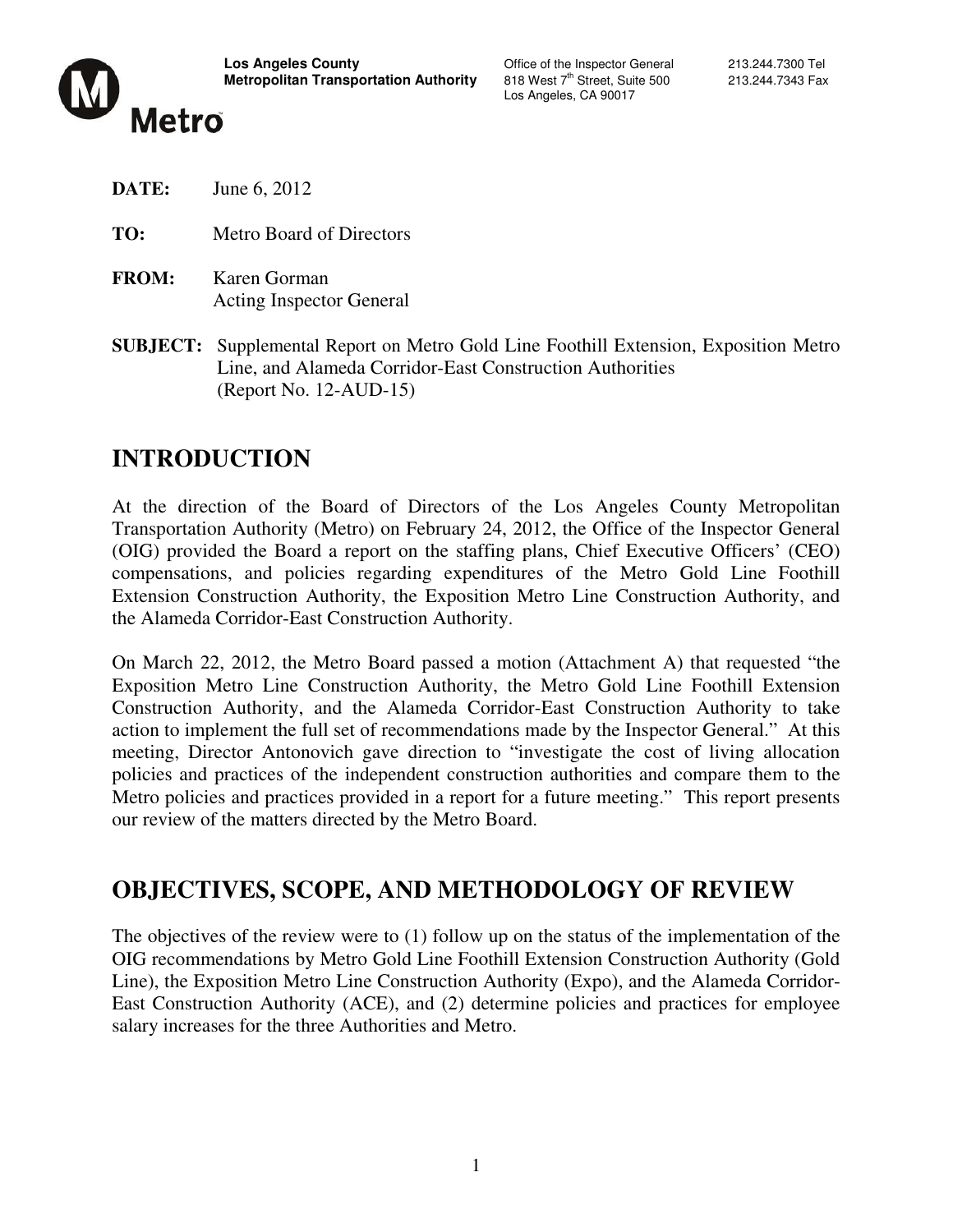After the OIG report was issued in February 2012, the Acting Inspector General, Karen Gorman, gave a presentation of the report's contents and answered questions at the scheduled board meetings of the three Authorities.

To meet the requirements of the Metro Board direction, we:

- **Followed up with each Authority concerning the actions taken on recommendations** in the prior OIG reports.<sup>1</sup> Where possible, we verified the actions taken by the Authorities such as reviewing revised policies and verifying modifications to public websites.
- **Requested information from each Authority and Metro (non-contract employees)** concerning salary adjustments given to employees during fiscal years (FY) 2007 through 2012. We also requested information on various types of salary increases provided to employees to make meaningful comparisons because each Authority and Metro provide different types of salary adjustments to their employees and use different terminology such as cost of living adjustment (COLA), merit pay increase, and competitive increase. We reviewed payroll data maintained by  $Metro<sup>2</sup>$  to identify salary increases for Expo employees.
- **D** Obtained and reviewed Human Resources policies for salary adjustments for each Authority and Metro.

# **BACKGROUND**

Each Authority has a small number of core in-house employees and utilizes contract employees and consultants for additional needed services. As of May 1, 2012, full-time staffing for the Authorities was 14 for the Gold Line, 20 for Expo, and 21 for ACE. The Authorities provide salary increases for reasons such as COLA and merit pay. These salary increases can be provided to all employees such as in the case of a COLA increase or provided to only some of the employees in the case of a merit pay increase. Any such increases are approved by the respective governing board of directors through the budget approval process.

<sup>&</sup>lt;sup>1</sup> The OIG issued an overall report that had contained five recommendations and individual reports to each Authority that contained additional recommendations.

 $2$  Metro maintains payroll and accounting data for Expo.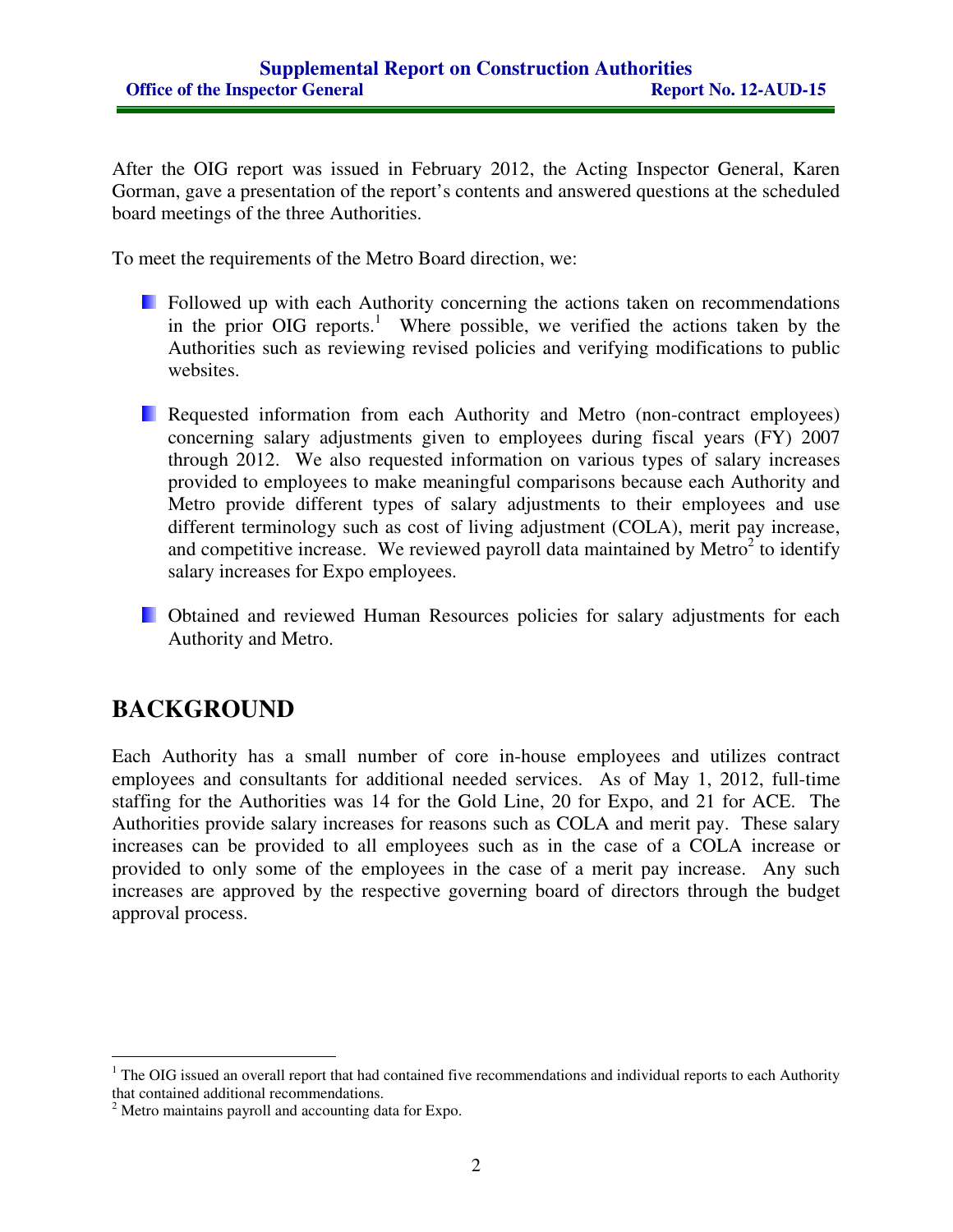# **RESULTS OF REVIEW**

## **Part I - Status of Implementing Recommendations in Prior OIG Report**

We followed up on the actions taken by each Authority to implement the recommendations in our prior report issued on February 24, 2012. Our follow-up review found that the Authorities have completed actions on all of the recommendations, except one recommendation, which is in progress. The in-progress recommendation concerns including language in the funding agreement or memorandum of understanding to demonstrate commitment to best practices and industry standards. Action on this recommendation is ongoing because the Authorities are working with Metro to include appropriate language when modifications or new agreements are entered into. Specific actions taken on the remaining recommendations by each Authority include the following:

### **A. Metro Gold Line Foothill Extension Construction Authority**

Actions taken by the Gold Line to implement the recommendations included:

- Adopting best practices by revising policies to require:
	- o Original itemized receipts for business meals and documentation to show who attended the business meal, subject discussed, and the purpose and benefit to the Authority.
	- o Written approval of exceptions to travel policies.
	- o Use of Government per diem rates for lodging and travel meals.
	- o Travelers to make prior arrangement to pay for personal items incurred at hotels.
- **Preparing a letter on Authority letterhead certifying that the Authority is a** Government agency to provide to travelers so they can obtain Government lodging rates.
- **E** Revising policy to prohibit employees from personal gain from merchant rewards, rebates, and gifts from the use of credit cards; and any such rewards, rebates, or gifts shall become the property of the Authority.
- Increasing transparency by including budget and financial information on the Gold Line public website and links to hotlines of the Metro OIG and State Attorney General.
- **Revising the Gold Line Code of Conduct to add a reference to obtain assistance from** the Metro OIG as circumstances arise. (See Attachment B-1 for additional details of actions taken.)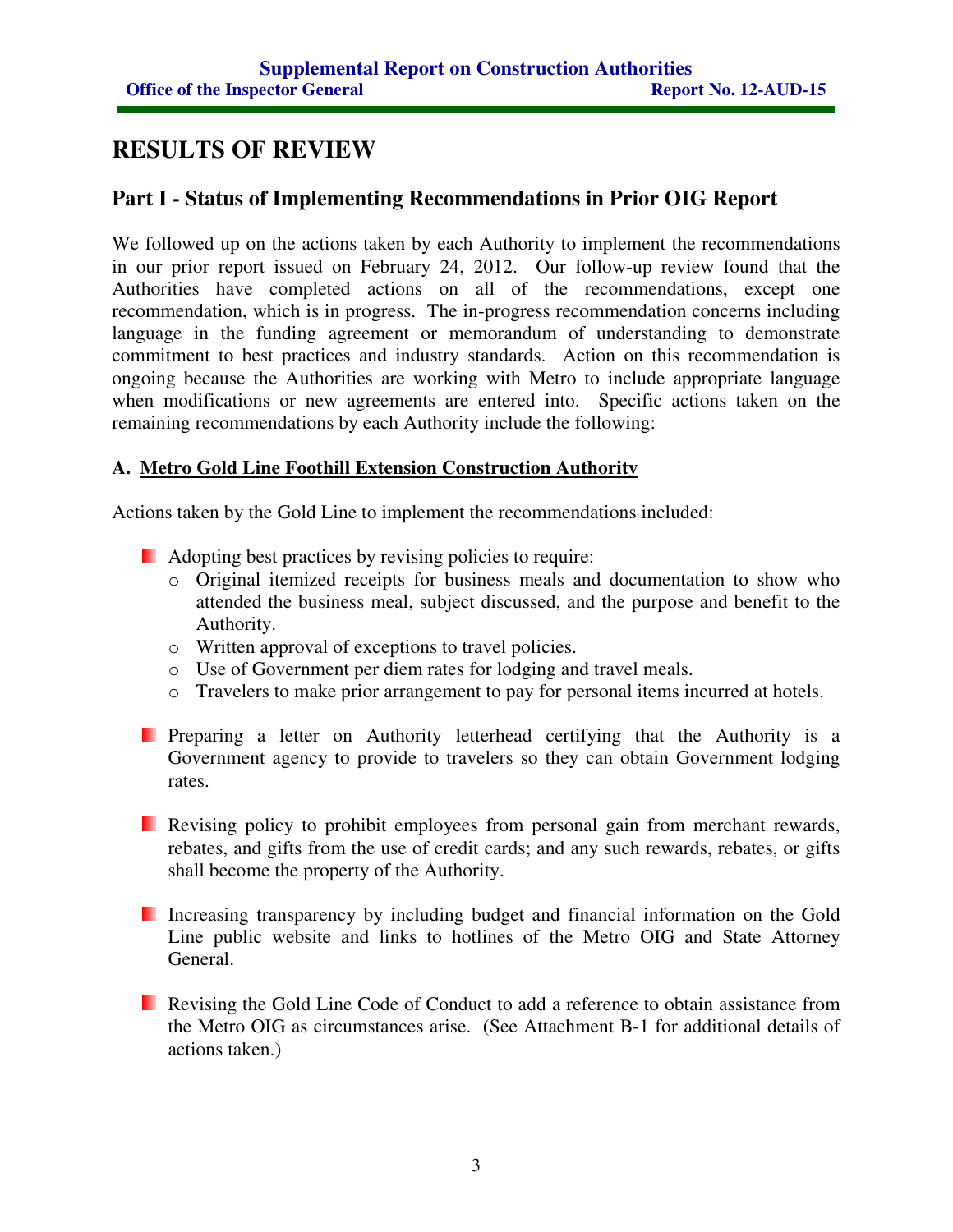### **Supplemental Report on Construction Authorities Office of the Inspector General Report No. 12-AUD-15**

Gold Line officials also stated that the Authority will consider integrating language to demonstrate commitment to best practices into future agreements with Metro.

### **B. Exposition Metro Line Construction Authority**

Actions taken by Expo to implement the recommendations included increasing transparency by including information concerning Metro OIG contact, budget, and salary ranges on the Expo public website. Expo provided the following comments to other recommendations:

- Expo has adopted best practices for travel, per diem, and other expenditures.
- Expo will work with Metro to incorporate appropriate language in the MOU to demonstrate commitment to best practices and industry standards.
- Expo will request as needed assistance from the Metro Ethics Office or the Metro OIG.
- **EXPO works with and seeks assistance from the Metro Travel Coordinator.**
- Expo is working with technology staff to ascertain options for making the Expo public website more searchable. (See Attachment B-2 for additional details of actions taken.)

### **C. Alameda Corridor-East Construction Authority**

Actions taken by ACE to implement the recommendations included:

- **Adopting best practices and revising policies to reflect recommendations regarding** transportation, rental cars, business meals, and meals for in-house staff.
- Increasing transparency by including information on salary ranges and Metro OIG contact information on the ACE public website.
- **Meeting with the Metro Travel Coordinator to discuss ways to obtain Government** lodging rates. Based on this meeting, ACE is working on obtaining a travel credit card that will allow employees to obtain Government rates at hotels. (See Attachment B-3 for additional details of actions taken.)

ACE officials also stated that ACE will amend the next MOU to incorporate the statement that travel and subsistence expenses shall not exceed the rates authorized by the ACE travel policy. In addition, ACE:

**Will utilize the Metro OIG hotline for reporting fraud, waste, and abuse and develop** signage on reporting fraud, waste, and abuse to post at construction sites.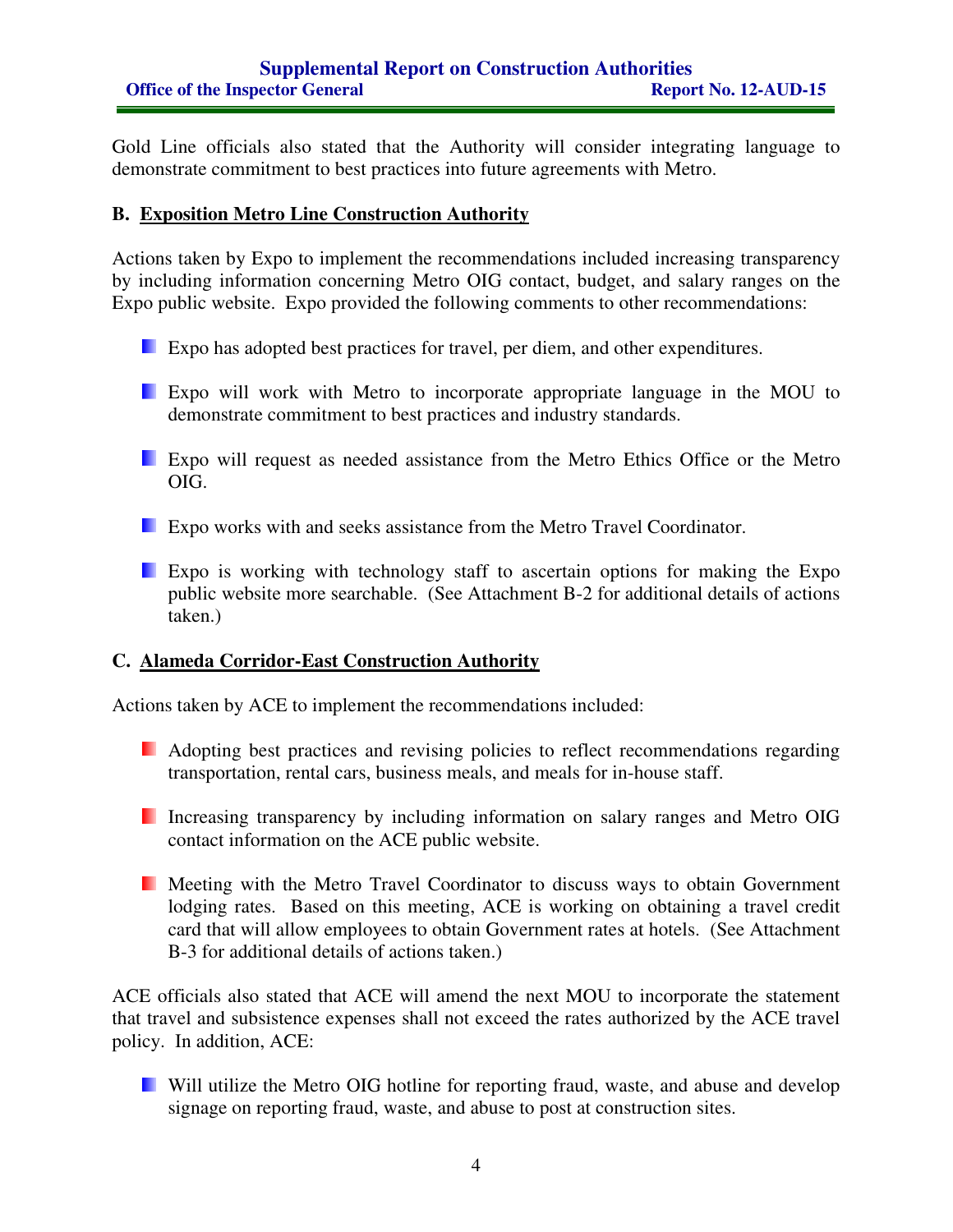- Requested the Metro Ethics Office to provide ethics training to its employees.
- **Will request the Metro Ethics Office to participate in pre-construction conferences.**

## **Part II – Salary Adjustment Policies and Practices**

The Metro Board requested the OIG to compare cost of living allocation policies and practices for Gold Line, Expo, and ACE to those of Metro. Since the four agencies use different terminology for their salary increases, we requested information on all salary adjustments given to employees. $3$  These adjustments come in the form of percentages that are applied to the employee's individual salary to increase the employee's base salary. We categorized these salary adjustments into the following three categories:

- **Cost of Living Adjustment (COLA):** This is an increase in salary based on changes in a cost of living index, typically the Consumer Price Index (CPI). It allows for salaries to keep pace with inflation and is usually given across the board to all employees.
- **Merit-Based Pay Increase:** This salary increase is awarded to employees based on performance, and some or all employees might receive an increase. The four agencies use different terms for this type of increase: "merit pay increase" (Gold Line), "merit adjustment" (Expo), "merit-based pay adjustment" (ACE), and "performance-based compensation" (Metro).
- **Detect Other Salary Increases:** These increases include competitive or retention salary increases, which are given as an incentive to keep employees on the job and from seeking employment elsewhere.

We reviewed policies, interviewed construction authority and Metro officials, and gathered financial data from the Gold Line, Expo, ACE, and Metro. We found that the three Authorities and Metro had written policies for providing salary increases to employees. The Authorities and Metro used various factors such as the CPI for determining the size and frequency of the salary increases. Our review found the salary increases provided to employees of the three Authorities were higher than increases provided to Metro employees. During the period FYs 2007 through 2012, the Authorities gave employees generally larger and more frequent salary increases; and in some cases, they gave two types of salary

<sup>&</sup>lt;sup>3</sup> We excluded salary increases given to individual employees for promotions, position reclassifications, and additional duties.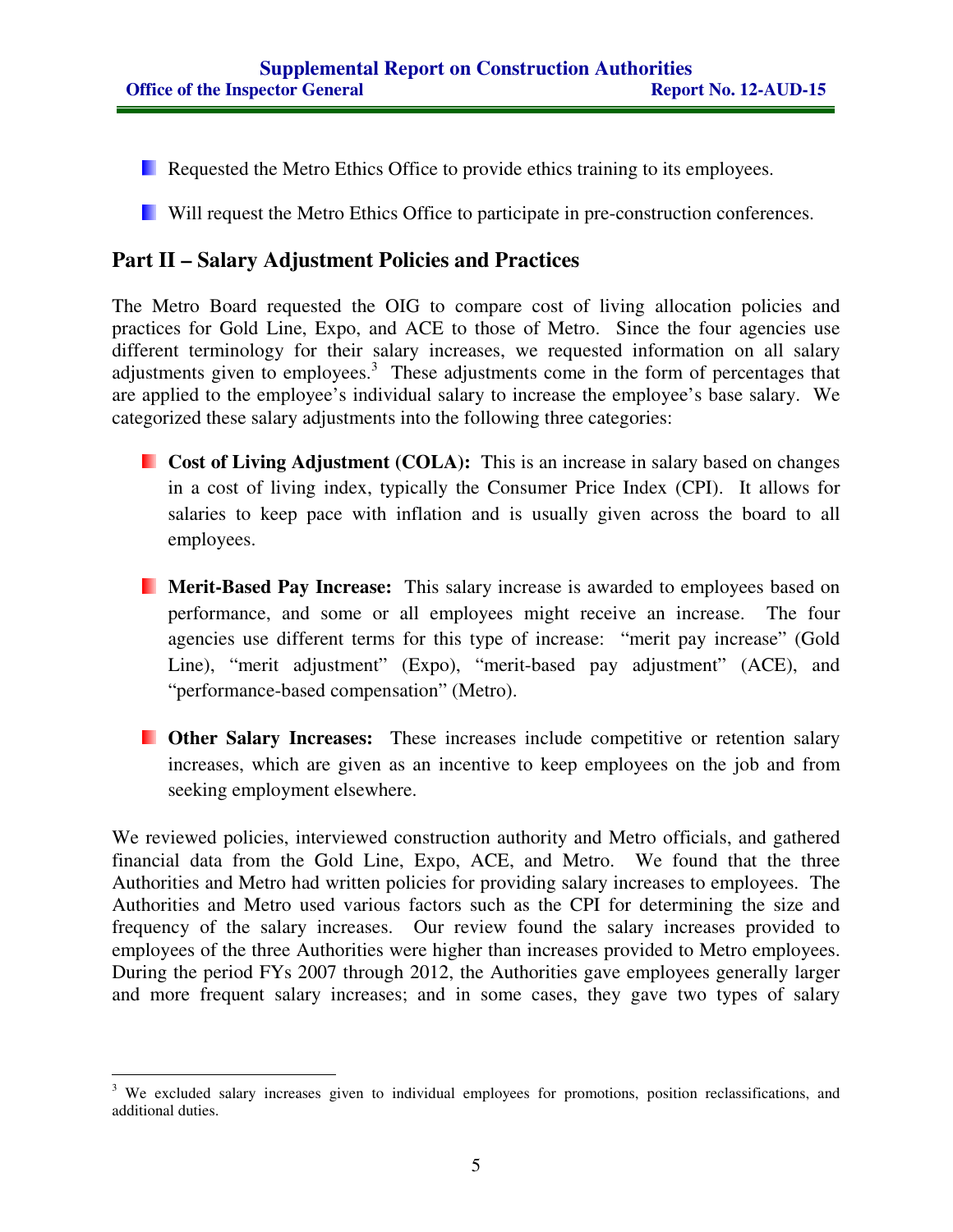### **Supplemental Report on Construction Authorities Office of the Inspector General Report No. 12-AUD-15**

increases in a year. The following salary adjustments were provided to employees<sup>4</sup> of the three Authorities and Metro during the 6 years, FYs 2007 through 2012 (see Attachment C for summary of all salary adjustments and Attachment D for summary of employees receiving merit pay increases):

- The Gold Line gave 10 salary adjustments to employees during 5 of the 6 years. The average<sup>5</sup> salary increases totaled  $33.8\%$  for those employees who received the increases. Also, the Gold Line CEO received 8 salary increases totaling 38.5%.
- Expo provided 5 salary adjustments to employees during 3 of the 6 years. The average salary increases totaled 14.6% for the employees who received the increases. Also, the Expo CEO received 4 salary increases totaling 14.8%.
- ACE gave 5 salary increases to employees during 5 of the 6 years. The average salary increases totaled 27.1% for the employees who received the increases. Also, the ACE CEO received 2 salary increases totaling 5%.
- **Metro provided 3 salary increases to non-contract employees totaling 10.5% during 3** of the 6 years. Metro provided no salary increases in FYs 2010 through 2012. The former Metro CEO received one salary increase in FY 2007, and the current CEO who was hired in April 2009 did not receive any salary increases.

### **A. Metro Gold Line Foothill Extension Construction Authority**

 $\overline{a}$ 

1. Policy: Attachment 2 (Salary Administration Guidelines) of the Metro Gold Line Foothill Extension's Personnel Policy & Procedures Manual states: "Each fiscal year, in the submission of the budget, staff will request a cost of living adjustment based on a salary adjustment percentage. Additionally, staff may request a merit adjustment…Salary adjustments during the course of the year will be limited to the percentages approved by the Board of Directors for cost of living adjustments and merit adjustments as included in the adopted budget. Individual increases are limited up to a maximum of 10%. Salary adjustments will be limited to the range for a given position." The Metro Gold Line Foothill Extension Board of Directors reviews the requested amount and can make changes as deemed necessary. Once it is approved

<sup>&</sup>lt;sup>4</sup> All employees did not receive the salary adjustments. For example, recently hired employees might not have received COLA adjustments and merit pay increases are provided to employees based on performance.<br><sup>5</sup> Because merit increases varied by individual at the Gold Line, Expo, and Ace, we determined a weighted average

of the merit increases.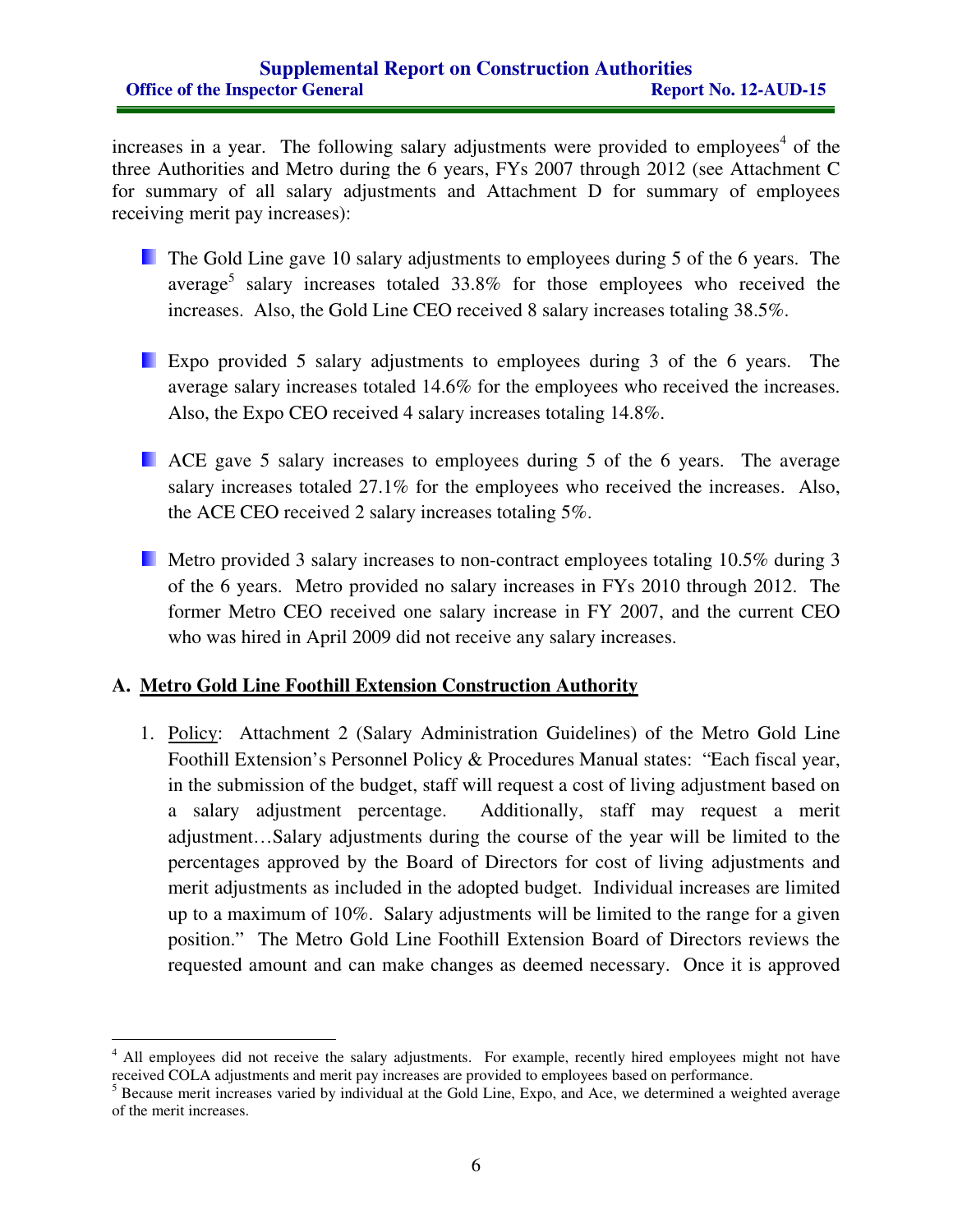by the Board, staff calculates a COLA based on reviewing 12 months of CPI data for Los Angeles/Riverside/Orange County.

As discussed previously, the Gold Line's Board of Directors approves a fiscal year operating budget which includes a maximum amount for COLAs and merit-based pay increases combined. After the COLA is determined, the remaining budgeted money goes towards the merit-based pay increases. Formal performance reviews are conducted. Employees are eligible for the increase when they have a satisfactory performance evaluation or better. The merit-based pay increase can vary among employees; however, individual increases are limited up to a maximum of 10 percent combined for COLA and merit.

- 2. Practice: Gold Line employees received COLA adjustments in 5 of the 6 years, merit pay increases in 4 of the 6 years, and other salary adjustments in FY 2008. For the 6 year period, the weighted average salary increases totaled 33.8% for employees who received salary adjustments and totaled 38.5% for the CEO.
	- In FY 2007, Gold Line employees and the CEO received a COLA increase of 5.4%. In addition, 5 employees received merit pay increases averaging 3.2% (ranging from 2% to 4.7%). The CEO received the 5.4% COLA, which is not specifically included in his contract. The Board approved a COLA for all staff. The CEO did not receive a merit pay adjustment.
	- In FY 2008, Gold Line employees received a COLA increase of 2.7%. In addition, 5 employees received merit pay increases averaging 3.5% (ranging from 2% to 5%). In addition, six employees received a 5% salary increase to "maintain competitiveness with the industry" according the Chief Financial Officer. The CEO also received the 2.7% COLA increase, the 5% increase to maintain competiveness with the industry, and a 10% salary increase based on a new contract beginning on July 1, 2007. The COLA increase and increase to maintain competitiveness are not specifically included in the CEO's contract. The Board approved these increases for all staff.
	- In FY 2009, Gold Line employees received a COLA increase of 6.1%. In addition, 5 employees received merit pay increases averaging 2% (ranging from 1.9% to 2%). The CEO received the 6.1% COLA, which is not specifically included in his contract. The Board approved a COLA for all staff. The CEO did not receive a merit pay adjustment.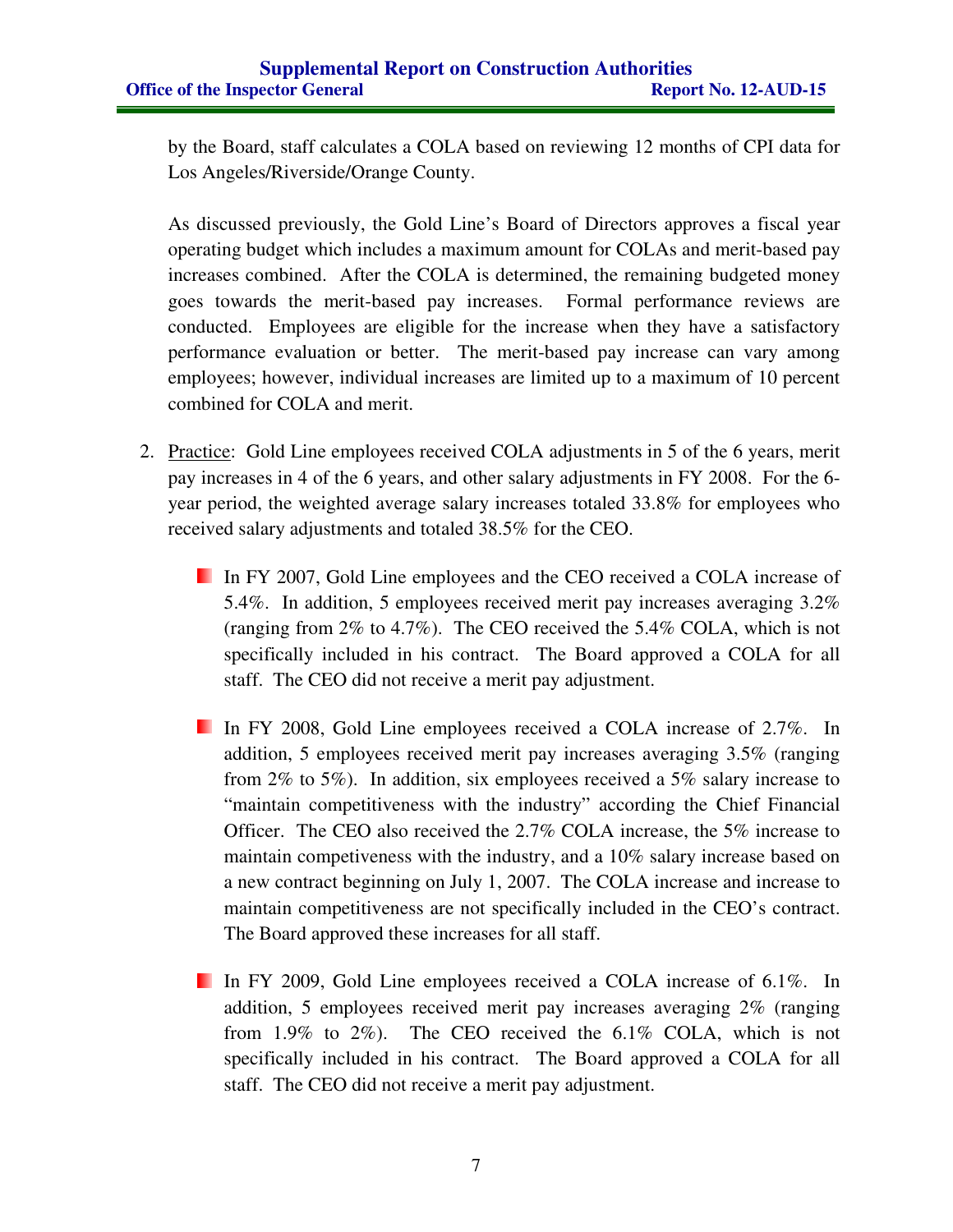**There were no salary adjustments in FY 2010.** 

- In FY 2011, Gold Line employees received a 1% COLA increase. The CEO received the 1.0% COLA, which is not specifically included in his contract. The Board approved a COLA for all staff.
- In FY 2012, Gold Line employees received a COLA increase of 3.3%. In addition, 10 employees received merit pay increases averaging 1.6% (ranging from 1% to 1.7%). The CEO received a 3.3% COLA increase, and a 5% merit pay increase. The COLA increase is not specifically included in the CEO's contract. The Board approved these salary increases for all staff.

Our review of the Gold Line's CPI calculation found that it did not conform to best practices when the CPI index decreases such as when the 222.4 CPI in June 2008 decreased to 216.1 in June 2009. When this occurred the Gold Line used the 216.1 CPI level as the new base and gave employees salary adjustments in FYs 2011 and 2012 for the CPI increases from 216.1 to 225.5. However, this methodology gave employees a salary adjustment twice because they were already given an increase to the CPI 222.4 level in FY 2009. The COLA's for FYs 2011 and 2012 would have been 2.9% less if the Gold Line had used best practices to calculate the COLAs (see Attachment E for details).

### **B. Exposition Metro Line Construction Authority**

- 1. Policy: The Expo Personnel Policy and Employee Manual states: "Each fiscal year, in the submission of the budget, the CEO may request a cost of living adjustment based on a salary adjustment percentage. Additionally, the CEO may request a merit adjustment based on a salary adjustment percentage."
- 2. Practice: We reviewed payroll data for all Expo employees for FY 2007 to FY 2012, and calculated the percentage of salary increases for each employee. We found that Expo provided employees salary adjustments in 3 of the 6 years. For the 6-year period, the weighted average salary increases totaled 14.6% for employees who received salary adjustments and totaled 14.8% for the CEO.
	- **The FY 2008 Expo budget included a "3% CPI increase for all Authority staff** as well as funding for merit raises up to 3%." Twelve employees received a 3% CPI increase, and the merit increases averaged 2.2% (ranging from 0.5% to 3%). In addition, one employee received an additional 4% salary adjustment. The Expo CEO received two increases (3.5% CPI increase and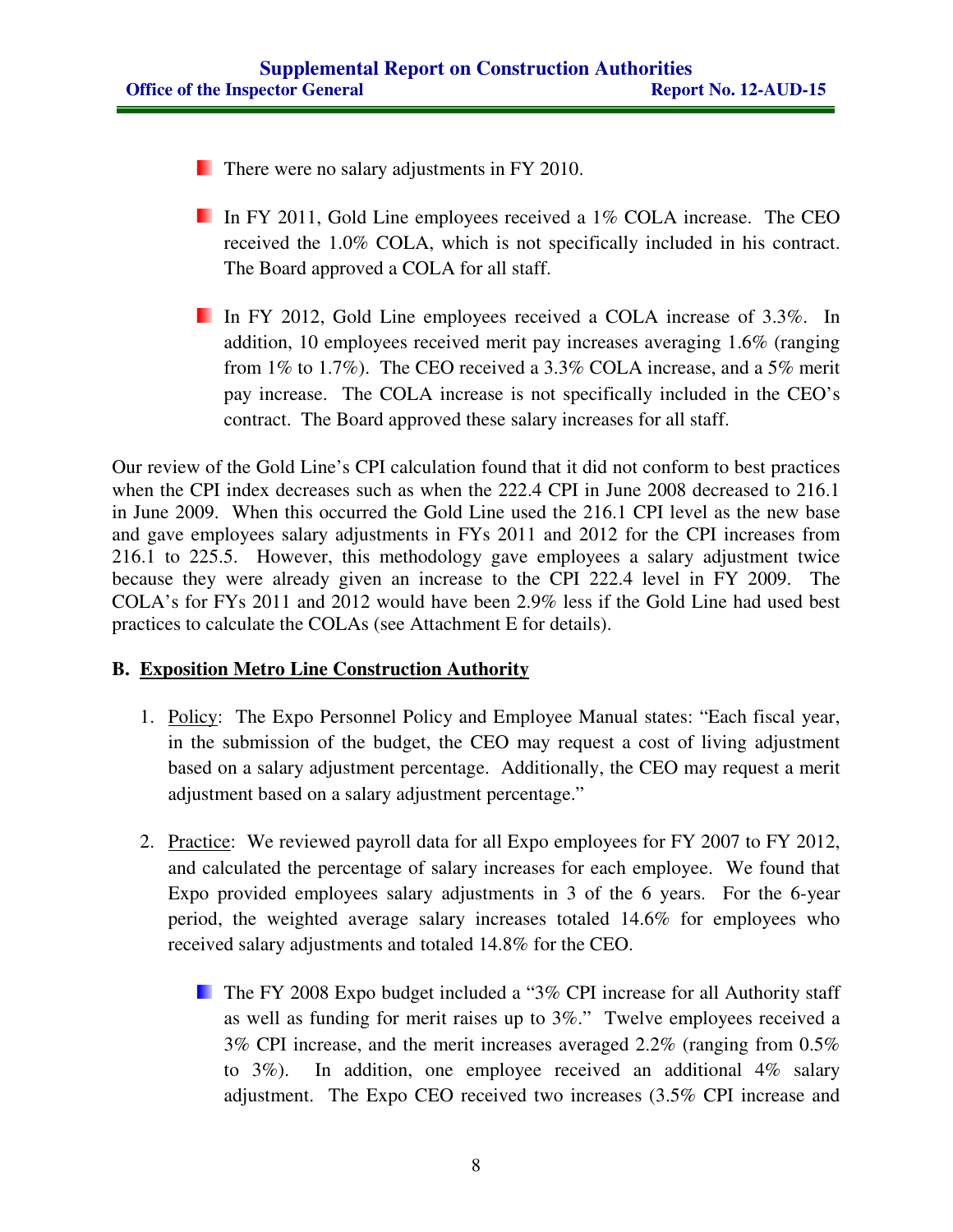4% merit increase) totaling 7.5%. The CEO's contract states that the Board (a) shall pay the CEO based on the Consumer Price Index for the previous year, and (b) may pay the CEO a merit increase not to exceed 7.5%.

- **The FY 2009 Expo budget included a "3.3% CPI increase for Authority staff** as well as funding for merit raises up to 3.7%." Ten of 11 employees received a 3.3% CPI increase and one received a 3% increase, and 8 of these employees received merit increases averaging 3.15% (ranging from 2.2% to 6.3%). The Expo CEO received two salary increases (3.3% CPI increase and 4% merit increase) totaling 7.3%.
- In FY 2012, the Expo budget included "CPI/merit increases of up to 3%." Eleven employees received a 3% increase and one employee received a 5% increase. Although the CEO's contract entitles him to the CPI increase he declined the increase; he also did not receive a merit salary adjustment in FY 2012.
- There were no increases in FYs 2007, 2010, and 2011.

### **C. Alameda Corridor-East Construction Authority**

1. Policy: The ACE Employee Policy Manual states: "Merit-based adjustments may be awarded by ACE as part of the formal performance evaluation process and in accordance with its salary administration guidelines in an effort to fairly recognize employee performance. The decision to award such an adjustment is dependent upon numerous factors, including the inclusion funding for such adjustments in the ACE Board-approved annual budget."

According to an ACE official, the CEO develops a proposed merit-based pay adjustment based on a number of factors, including inflation, past performance of the overall staff, anticipated workload, and salary adjustment practices of other peer agencies. The percentage is then proposed in the annual budget. The budget process requires review and approval by the ACE Board of Directors as well as the San Gabriel Valley Council of Governments Board.<sup>6</sup> The salary increase given to each employee varies in accordance to performance evaluation and recommendations made by the supervisor.

 $\overline{a}$ <sup>6</sup> The joint powers authority that created the Alameda Corridor-East Construction Authority.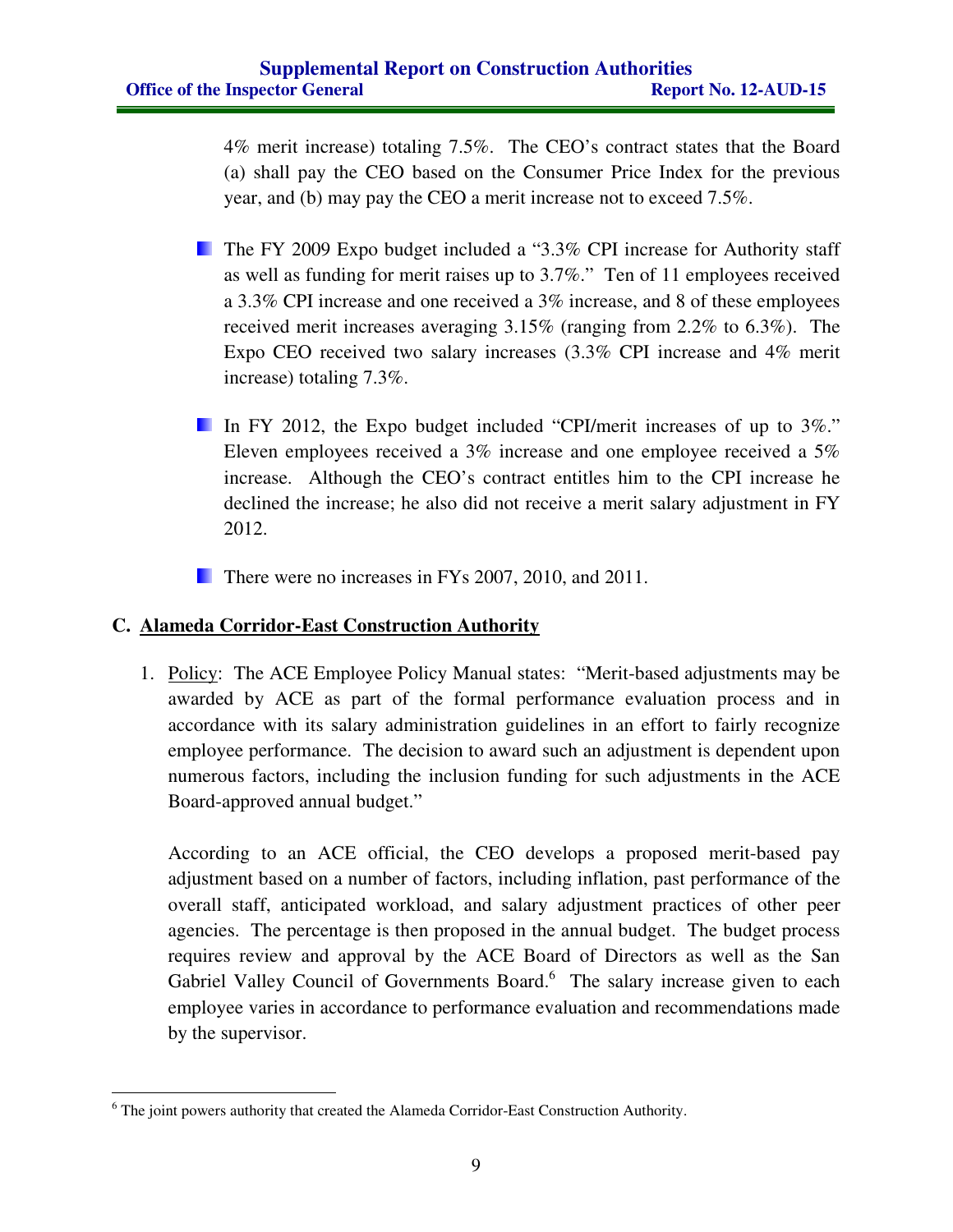### **Supplemental Report on Construction Authorities Office of the Inspector General Report No. 12-AUD-15**

- 2. Practice: Merit-based adjustments were given to ACE employees for 5 of the 6 years from FY 2007 to FY 2012. The percent of staff who received the increases ranged from 42.9% in FY 2008 to 100% in FY 2007 when there were only 11 employees. For the 6-year period, the weighted average merit-based adjustment increases totaled 27.1% for employees<sup>7</sup> who received salary adjustments and totaled 5% for the CEO. The increases by year are:
- In FY 2007, 10 employees received merit increases averaging 5.9% (ranging from  $4\%$ ) to 9%). The ACE Board approved a 2% salary increase for the CEO effective on his anniversary date.
- In FY 2008, 9 employees received merit increases averaging 7.2% (ranging from 4%) to  $10\%$ ).
- In FY 2009, 16 employees received merit increases averaging 6.1% (ranging from  $4\%$ ) to 10%). The ACE Board approved a 3% salary increase for the CEO retroactive to his anniversary date.
- In FY 2010, 16 employees received merit increases averaging  $4.2\%$  (ranging from  $3\%$ ) to  $6\%$ ).
- In FY 2011, 20 merit increases were given averaging  $3.7\%$  (ranging from  $2\%$  to 6%).
- **There were no salary adjustments in Fiscal Year 2012.**

### **D. Metro**

 $\overline{a}$ 

1. Policy: Metro Policy HR 27 (Individual Performance Plan) states: "The Performance-Based Compensation Program will be reviewed and approved by the Metro Board each fiscal year on the basis of employment market conditions, changes in cost of living, budgetary and fiscal conditions, and the overall progress of Metro in meeting its goals and objectives and service levels. The overall performance rating will be the key factor in determining an employee's salary increase. When the Board approves an agency-wide performance compensation allocation, an employee who

 $7$  The merit-based pay adjustment percentages discussed in the ACE approved budgets might not match the weighted average percentages shown for the ACE employees on Attachments C and D. The merit-based pay adjustment percentage in the budget is applied to the budget salary amount for all employees to determine the total amount of funds authorized for merit increases. The merit-based adjustment is distributed among staff at varying percentages, and some employees might not receive an adjustment. Because of this, the weighted average of merit-based pay adjustments received by employees might in some instances be higher than the budget percentage but in compliance with the approved budget for merit adjustments.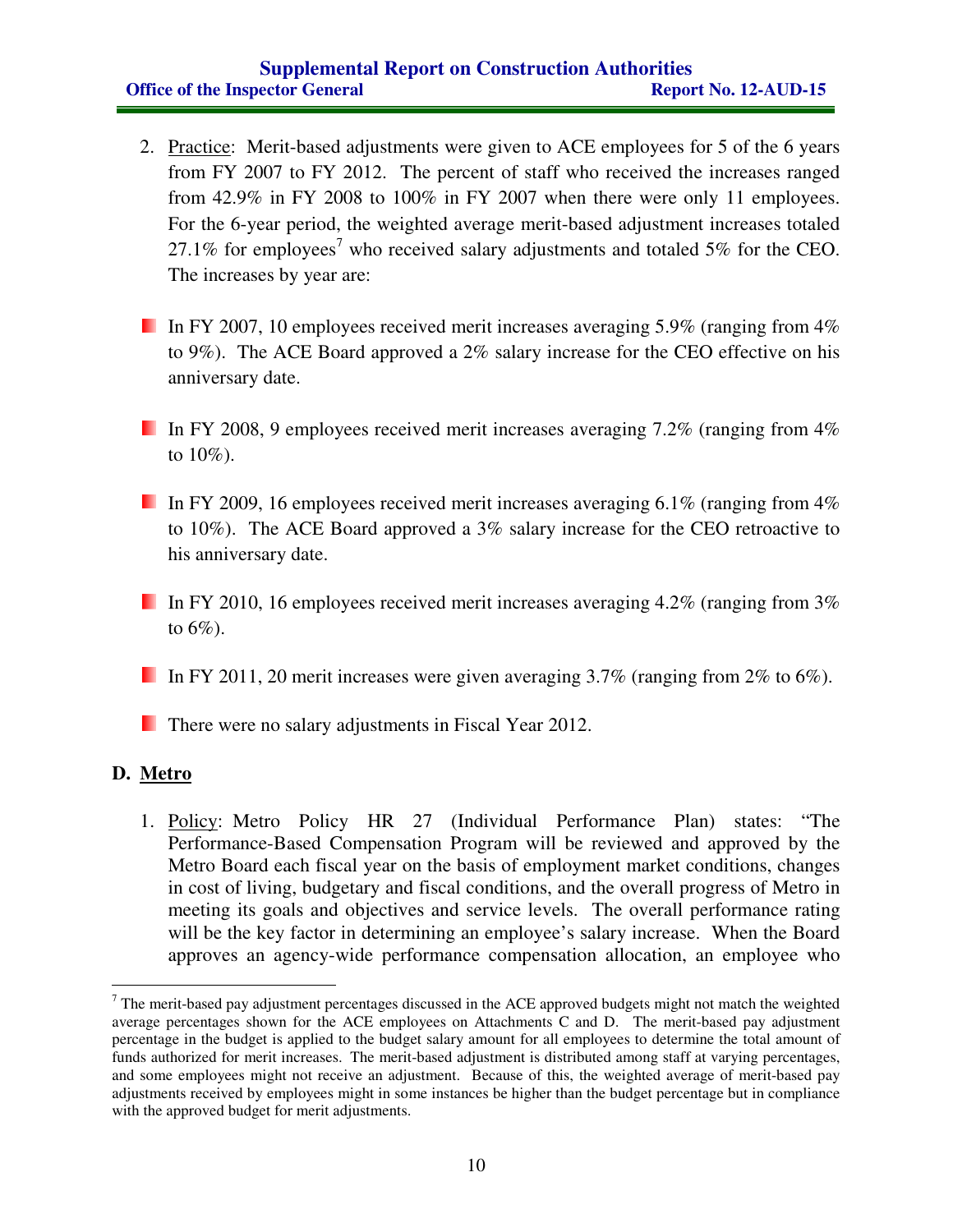receives a performance rating of Outstanding, Commendable, or Effective is eligible to receive a salary increase." The employees who have reached the salary ceiling for their grade are ineligible for a performance-based compensation allocation. The percent of the performance-based compensation allocation proposed to the Metro Board is determined by reviewing the CPI data for Los Angeles/Riverside/Orange County and salary increases offered to union employees.

2. Practice: During the 6-year period, Metro has given non-contract employees 3 performance-based compensation increases — 3.0% in FY 2007, 3.5% in FY 2008, and 4.0% in FY 2009. These increases did not vary by individual. The percent of staff who received performance-based compensation increases were 95.5% in FY 2007, 93.5% in FY 2008, and 97.7% in FY 2009. The employees who did not receive the performance-based compensation increases were at or above the top of the pay range for their position or received unsatisfactory performance ratings and did not subsequently raise their performance to a satisfactory level. Metro did not provide any salary increases in FY 2010, 2011, or 2012. No salary increases are expected for FY 2013 at this time.

The former CEO received the same salary increase as other employees in FY 2007 and chose not to receive the increase given to employees in FY 2008. The current Metro CEO, who has been with Metro since April 2009, has not received an increase. The CEO's contract states that "the Board may choose to increase the CEO's base salary consistent with his performance or salary changes given to other Metro employees."

# **PRELIMINARY REPORT INFORMATION PROVIDED TO CONSTRUCTION AUTHORITIES**

During this review, we provided each Construction Authority with preliminary results.

- Between May 11 to 14, 2012, we provided each Authority draft report sections and schedules concerning their salary increases and actions taken to implement recommendations in the prior OIG report. Each Authority provided feedback, and any appropriate changes were made to the report.
- On May 24, 2012, we provided the Gold Line and Expo revised draft report sections and schedules concerning salary increases and requested feedback. There were no revisions applicable to ACE. Expo provided us with comments and appropriate changes were made to the report. We did not receive a response from the Gold Line although we requested that any comments be submitted by May 30.

On June 1, 2012, we provided a complete draft report to each Authority and requested a response by the close of business June 5 to meet the timeframes mandated by the Metro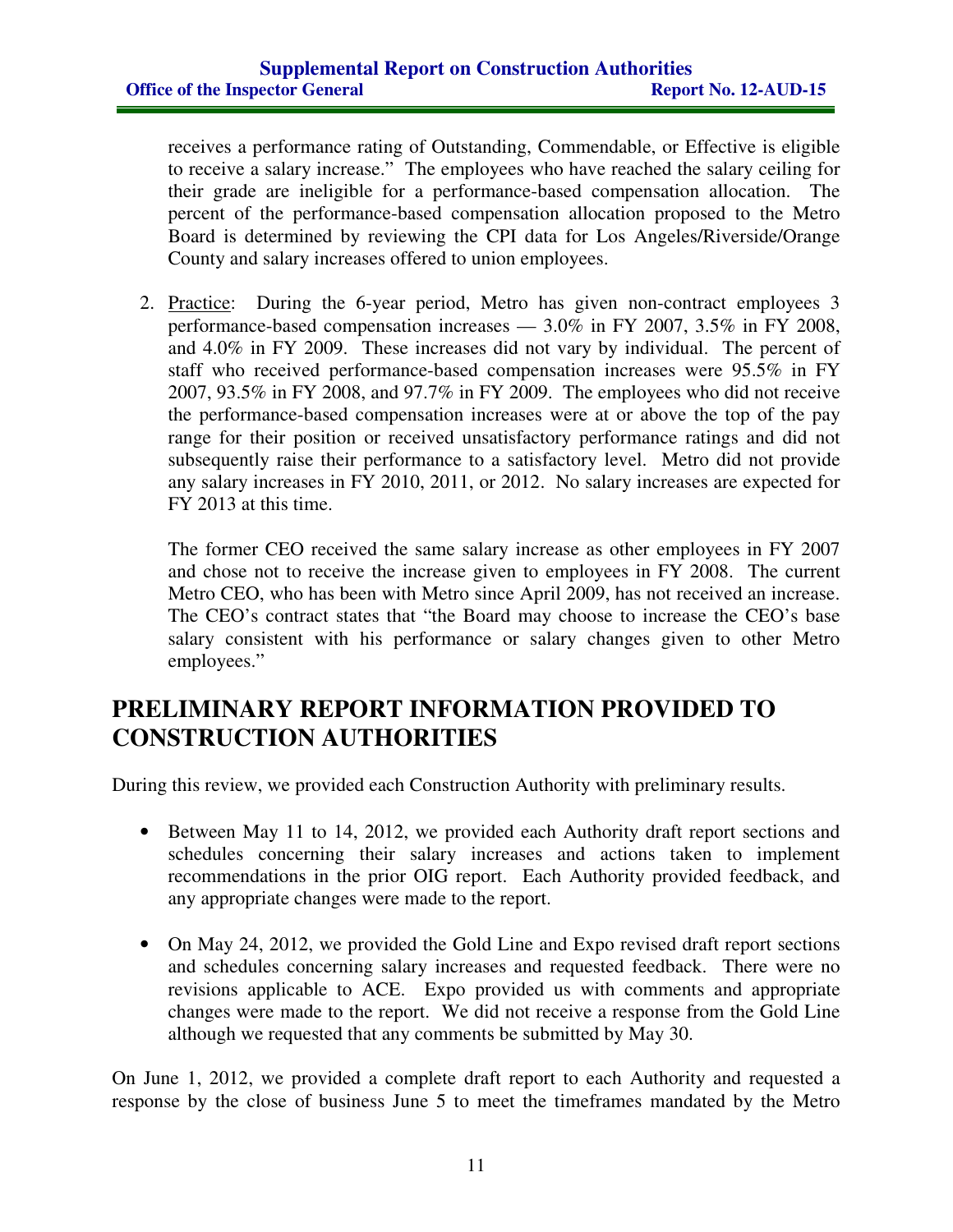Board to complete this review. The response time is reasonable because much of the information in the report was obtained from the Authorities and substantial portions of the draft report were previously provided to each Authority in May. Both Expo and ACE provided feedback to the draft report and appropriate changes were made to the report. On June 5, 2012, the Gold Line informed us that they require additional time to respond and will try to have comments to the OIG in a week. If we receive comments from the Gold Line, we will provide them to the recipients of this report at that time as warranted.

# **CONCLUSION**

We found that the three Authorities have completed action on all of the recommendations in our prior report issued on February 24, 2012, except for one recommendation which concerns the inclusion of language in the funding agreement or memorandum of understanding to demonstrate a commitment to best practices and industry standards. Action on this recommendation is in progress and ongoing because the Authorities need to work with Metro to include appropriate language when modifications or agreements are entered into.

We also found that the three Authorities and Metro had written policies for providing salary increases to employees. The Authorities and Metro used various factors such as the CPI for determining the size and frequency of the salary increases. During FY 2007 through FY 2012, the Authorities gave employees generally larger and more frequent salary increases than increases provided to Metro employees; and in some cases, they gave two types of salary increases in a year.

During the review period, local and national economic conditions declined. Many government agencies had to reduce costs by furloughing, freezing, or in some cases reducing salaries. Given the reality of the economic and budgetary condition, in the last 3 years, Metro froze salaries for its employees and laid off a number of employees to further "tighten the Metro budget belt." The Authorities did this to a lesser extent. The Gold Line and ACE did not give salary increases in one of the last 3 years, and Expo did not give salary increases in 2 of these years. For the most part, the Authorities and Metro receive funding from the same or similar sources (such as Measure R, State, or Federal). To demonstrate prudent stewardship of public funds and maintain public confidence, we believe that the Authorities should adopt salary increase practices that are closer to and more consistent with those of Metro, other governmental agencies, and the condition of the local economy.

The FY 2013 proposed budget for Metro does not include any salary increases for noncontract employees. For FY 2013, the Gold Line budget includes a "pro-rata 10% combined allowance<sup>8</sup> for potential COLA and merit increases," and the Expo budget includes up to  $3\%$ 

<sup>&</sup>lt;sup>8</sup> The actual COLA will be set by future Board action and has historically been based on the June CPI. After the COLA amount is determined, the remainder of the 10% allowance could be used at the CEO's discretion for merit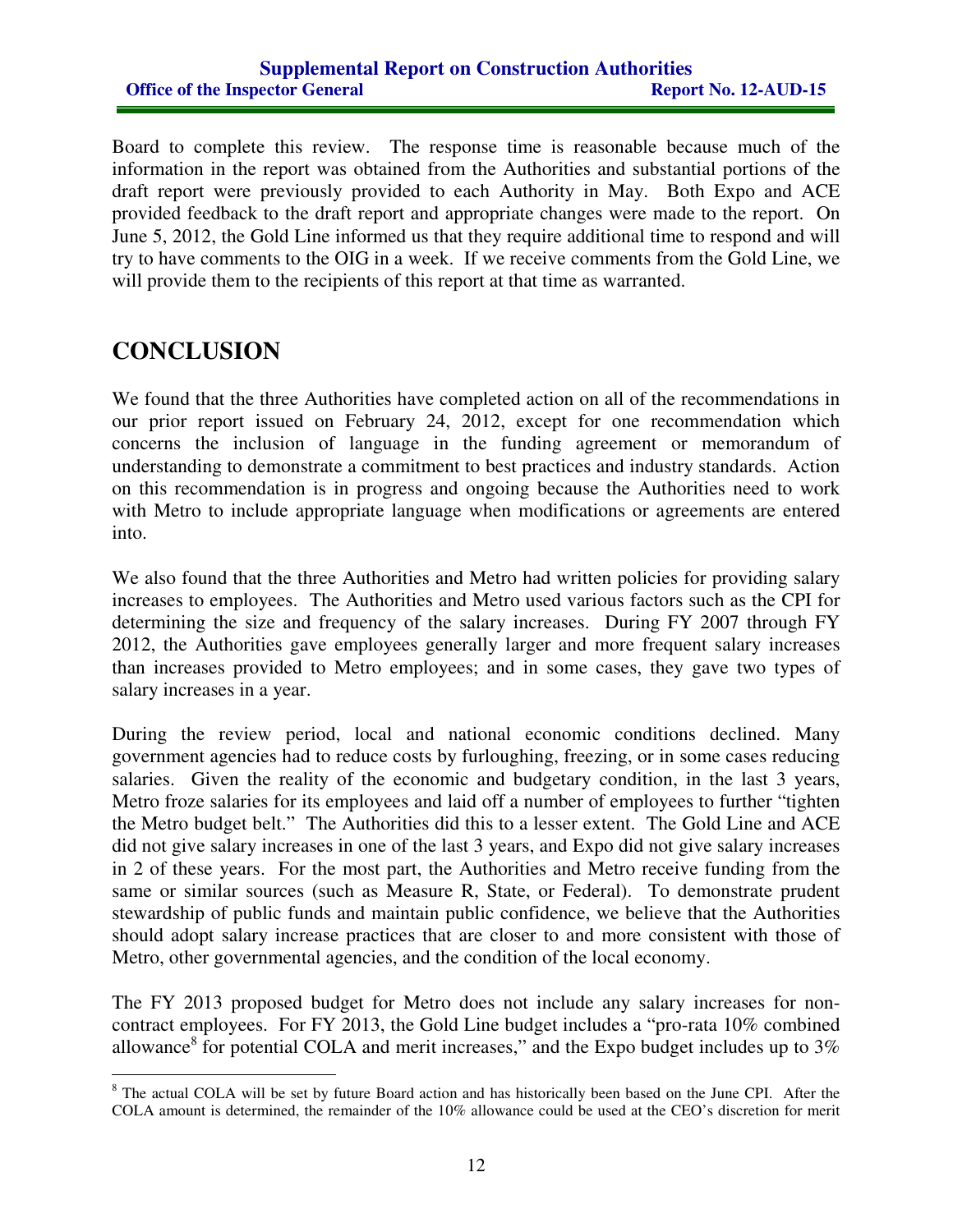for salary increases on a discretionary basis to retain Authority staff. ACE did not propose a salary increase for employees in its FY 2013 budget request.

Although the salary increases of the Authorities are for a limited number of people, there is a disparity in salary increases between Metro and the Authorities to whom Metro provides funds, which impacts the overall delivery cost of the projects. Government salary increases should have some correlation to economic conditions; otherwise it can jeopardize projects if the public or higher governmental authorities perceive inadequate stewardship of public funds and might also erode public confidence in prudent decision making in government. A key reason the Authorities cite to increase salaries is the limited project life which impacts the job life of the staff and makes recruitment and retention more difficult.

# **RECOMMENDATIONS**

 $\overline{a}$ 

- 1. Each Construction Authority should continue to maintain best practices on travel, per diem, and other expenditures; increase transparency; and work with Metro to include appropriate language to demonstrate commitment to best practices and industry standards when modifications or new agreements are entered into.
- 2. Each Construction Authority and Metro should work to incorporate language in the funding agreement or memorandum of understanding with the Authorities to include budgetary, fiscal, and market conditions as part of the determination of the frequency and size of any employee salary increase including COLA, merit, retention, or any other types of salary increases.
- 3. Metro should consider options to contain costs such as:
	- a. In agreements with the Authorities, limit Metro's obligation to fund combined salary annual increases for COLA, merit pay, employee retention, or other increases given to authority employees to the amount of salary increase that Metro is providing that year for non-contract employees. Salary increases that the Authorities seek which are above those Metro is providing should be disclosed in the Metro budget as a separate line item for transparency and require approval by the Metro Board. This will provide full disclosure of the amount of any salary increase that is above what Metro is providing for Board approval, in lieu of the current practice of approving the Metro budget that includes the amounts to be provided to the Authorities as a lump sum that does not give visibility on salary increases to the Metro Board.

increases. In the past, the Gold Line budget has included similar pro-rata 10% combined allowances for COLA and merit increases, but the actual increases were less than 10%.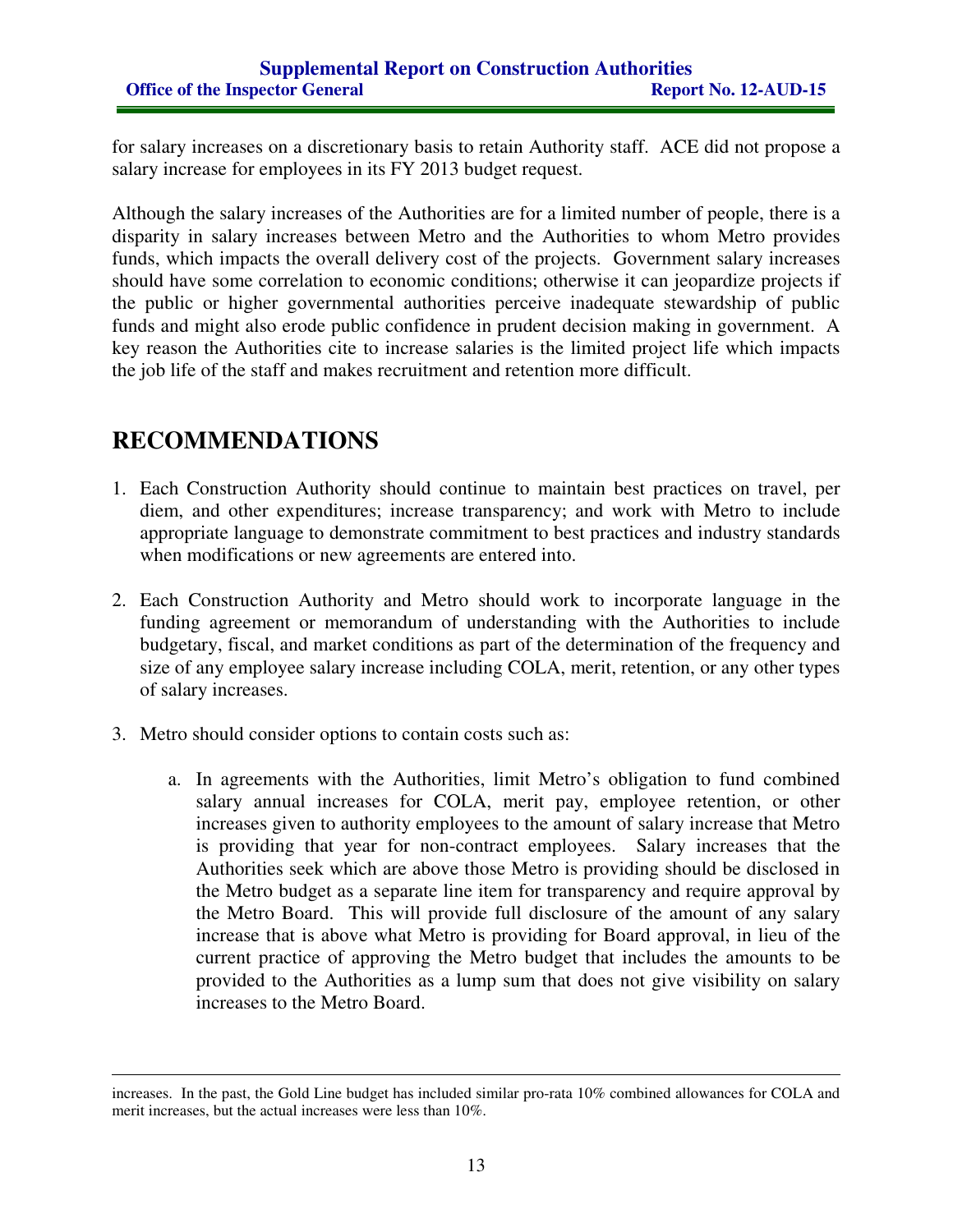### **Supplemental Report on Construction Authorities Office of the Inspector General Report No. 12-AUD-15**

- b. Work with each Authority to increase the percentage of contractual services Metro provides to the Authority such as providing seconded Metro employees whose jobs are not slated to end at the completion of the project to work at the Authority. Expo is currently using a few seconded Metro staff. In addition, consider providing Authority staff the option of transferring after completion of their project to another Metro project if the individual (a) is the best qualified for any vacancies that may exist, and (b) transfers to the Metro project at a salary and benefits equivalent to what Metro is providing its employees with similar, education, experience, and skills in the same type of position. These options would help mitigate the premise that recruitment and retention of employees for limited term projects compel higher salaries and more frequent salary increases.
- 4. The Gold Line should:
	- a. Revise its methodology for COLA calculations. The Gold Line should use the CPI from the last COLA given as the base, not the CPI from the previous year, to determine the COLA increase. This will prevent COLA increases in year(s) when the CPI index declines until the CPI index rises above the CPI level when the last COLA was given.
	- b. If the intent of the Gold Line Board is to provide COLA or other salary increases to the CEO in addition to the amounts already outlined in his contract:
		- The CEO's contract should be amended by adding language that explicitly states whether the CEO is eligible to receive COLA, merit increase, or any other salary increases generally provided to staff in addition to or in lieu of other amounts in his contract; and/or
		- Language should be added in the approved budget and in the report to the Board that explicitly identifies whether the CEO shall be a recipient of a COLA, merit increase, or any other salary increases generally given to staff to provide transparency.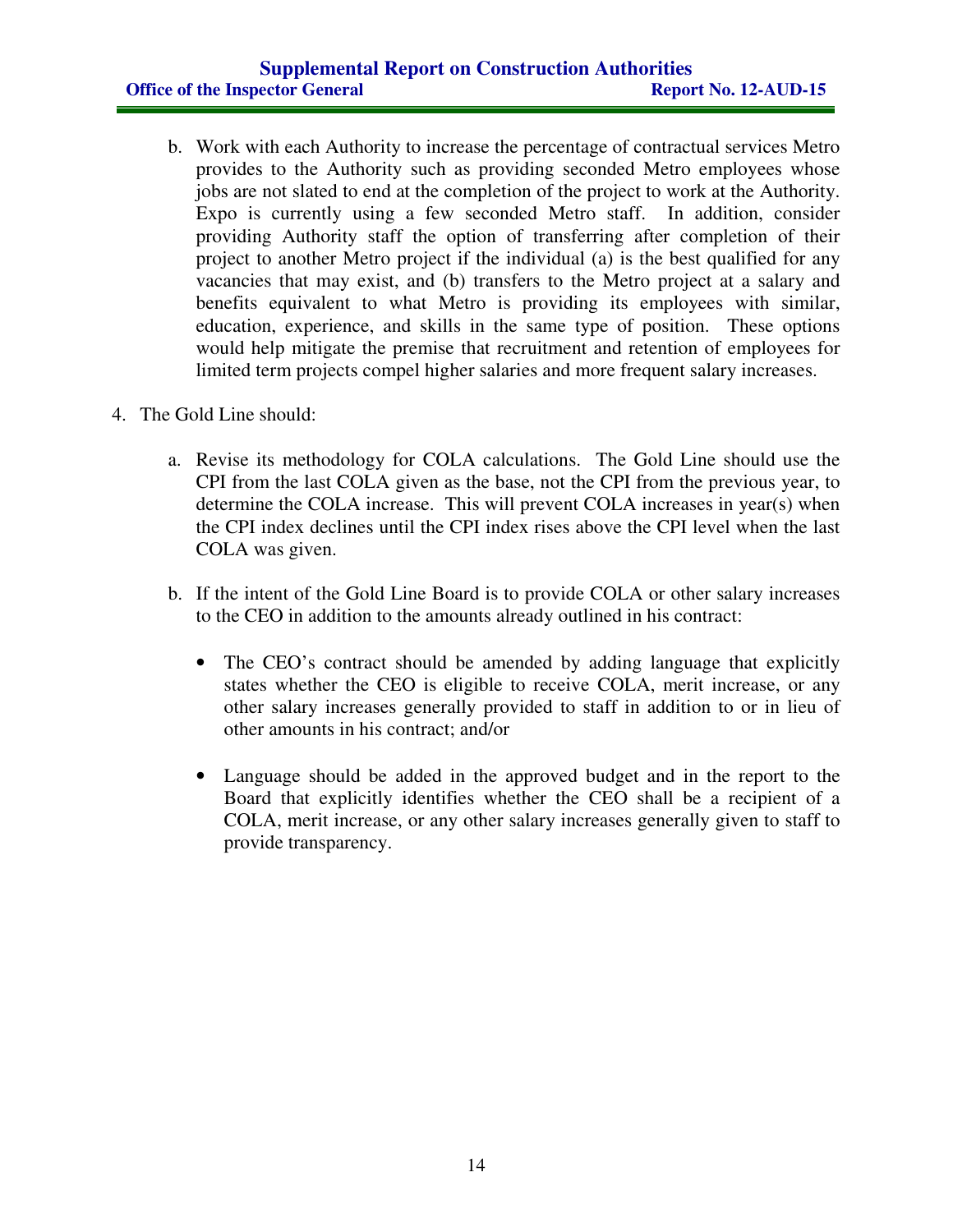37

**Executive Management Committee Item #37** March 15, 2012

#### **MOTION**

#### **DIRECTOR ANTONOVICH**

The Inspector General's report on the salaries, reporting practices and transparency related to three independent construction authorities - the Exposition Metro Line Construction Authority, the Metro Gold Line Foothill Construction Authority and the Alameda Corridor-East Construction Authority - provides recommendations on how each construction authority can improve its policies and level of transparency to make each agency more accountable to MTA and the public on how it spends public funds, including Measure R dollars.

I THEREFORE MOVE that the MTA Board request that the Exposition Metro Line Construction Authority, the Metro Gold Line Foothill Extension Construction Authority and the Alameda Corridor-East Construction Authority take action to implement the full set of recommendations made by the Inspector General in this report within 45 days.

Should these recommendations not be implemented within that timeframe, the MTA CEO will bring to the MTA Board recommendations on how the MTA Board can make the implementation of these recommendations mandatory as each construction authority is a direct recipient of Measure R and other monies controlled by the MTA.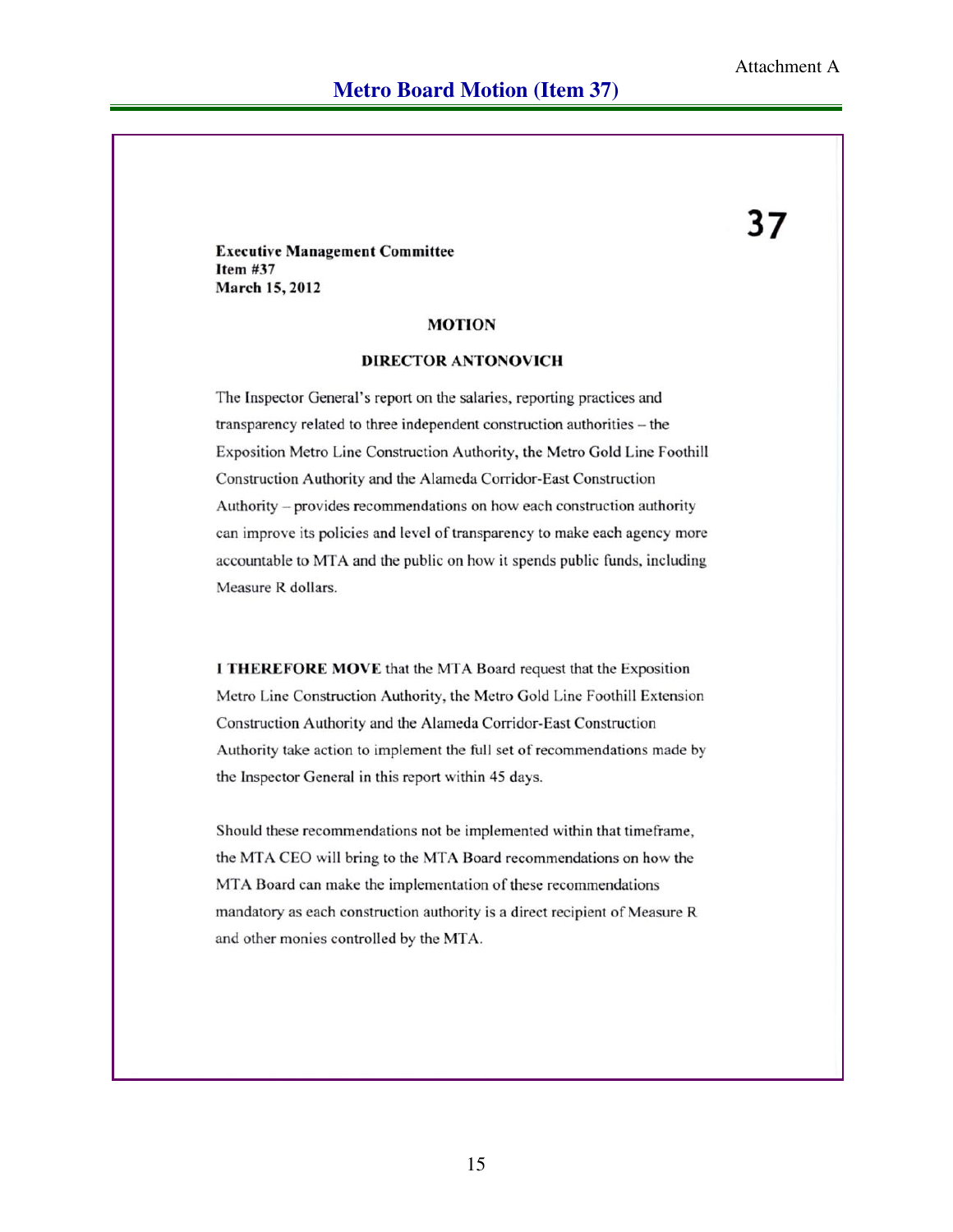|    | <b>Recommendations in OIG Overall Report</b> <sup>9</sup>                                                                                                                                                                                                                                                                                                 | <b>Corrective Actions Taken by Gold Line</b>                                                                                                                                                                                                                                       | <b>OIG Evaluation of Action Taken</b>                                                                                                                                                                                                                  |
|----|-----------------------------------------------------------------------------------------------------------------------------------------------------------------------------------------------------------------------------------------------------------------------------------------------------------------------------------------------------------|------------------------------------------------------------------------------------------------------------------------------------------------------------------------------------------------------------------------------------------------------------------------------------|--------------------------------------------------------------------------------------------------------------------------------------------------------------------------------------------------------------------------------------------------------|
|    | Adopting best practices for travel, per diem, and<br>other expenditures to the extent that the Authority's<br>policies do not encompass them.                                                                                                                                                                                                             | On March 28, 2012, the Authority Board approved<br>revisions to the Gold Line policy to adopt best<br>practice for travel and other expenditures (as<br>identified<br>in<br>responses<br>to<br>specific<br>recommendations A2, B1, B2 and B3 below<br>addressed to the Gold Line). | Recommendation completed.<br>The OIG verified that the Gold Line revised<br>its policy to include language recommended in<br>the OIG report.                                                                                                           |
| 2. | Seeking advice from the Metro Travel Coordinator<br>on how to obtain Government rates at hotels or<br>provide a letter on Authority letterhead certifying the<br>traveler is on official business for the Authority to<br>enable them to obtain Government rates at hotels.                                                                               | See response to Suggestion B2 below.                                                                                                                                                                                                                                               | Recommendation completed.<br>The OIG verified that Gold Line has prepared<br>a letter on the Authority's letterhead certifying<br>the traveler is on official business for the<br>Authority to enable them to<br>obtain<br>Government rates at hotels. |
| 3. | Making websites more transparent by providing<br>information on financial and other matters of public<br>interest to promote public<br>confidence<br>and<br>demonstrate accountability.                                                                                                                                                                   | See response to Suggestion C1 below.                                                                                                                                                                                                                                               | Recommendation completed.<br>The Gold Line has added budget and financial<br>information and links to fraud hotlines on its<br>public website.                                                                                                         |
| 4. | Working with Metro to increase public confidence by<br>including in MOUs or Funding Agreements language<br>to demonstrate commitment to best practices and<br>industry standards.                                                                                                                                                                         | Authority will<br>Construction<br>consider<br>The<br>integrating this language into future agreements.<br>No agreements are currently being drafted.                                                                                                                               | Recommendation completed.<br>The Gold Line agreed to consider our<br>recommendation for the future agreement and<br>MOU.                                                                                                                               |
| 5. | Requesting assistance from the Metro Ethics<br>Department or OIG to review policies, investigate<br>fraud, seek ethics advice, or other assistance to<br>ensure compliance and ethics, and best practices to<br>promote public confidence, with limits of Metro<br>Ethics Department available resources and subject to<br>permission of the Metro Board. | On March 28, 2012, the Authority Board approved<br>revisions to the Gold Line policy on the Code of<br>Conduct to add reference to obtaining assistance<br>from Metro OIG as circumstance arises.                                                                                  | Recommendation completed.<br>Gold Line revised its policy to include<br>language recommended by the OIG.                                                                                                                                               |

<sup>&</sup>lt;sup>9</sup> "Review of Staffing Plans, Compensation, and Expenditure Policies of the Metro Gold Line Foothill Extension, the Exposition Metro Line, and the Alameda Corridor-East Construction Authorities," Report No. 12-AUD-08, dated February 24, 2012.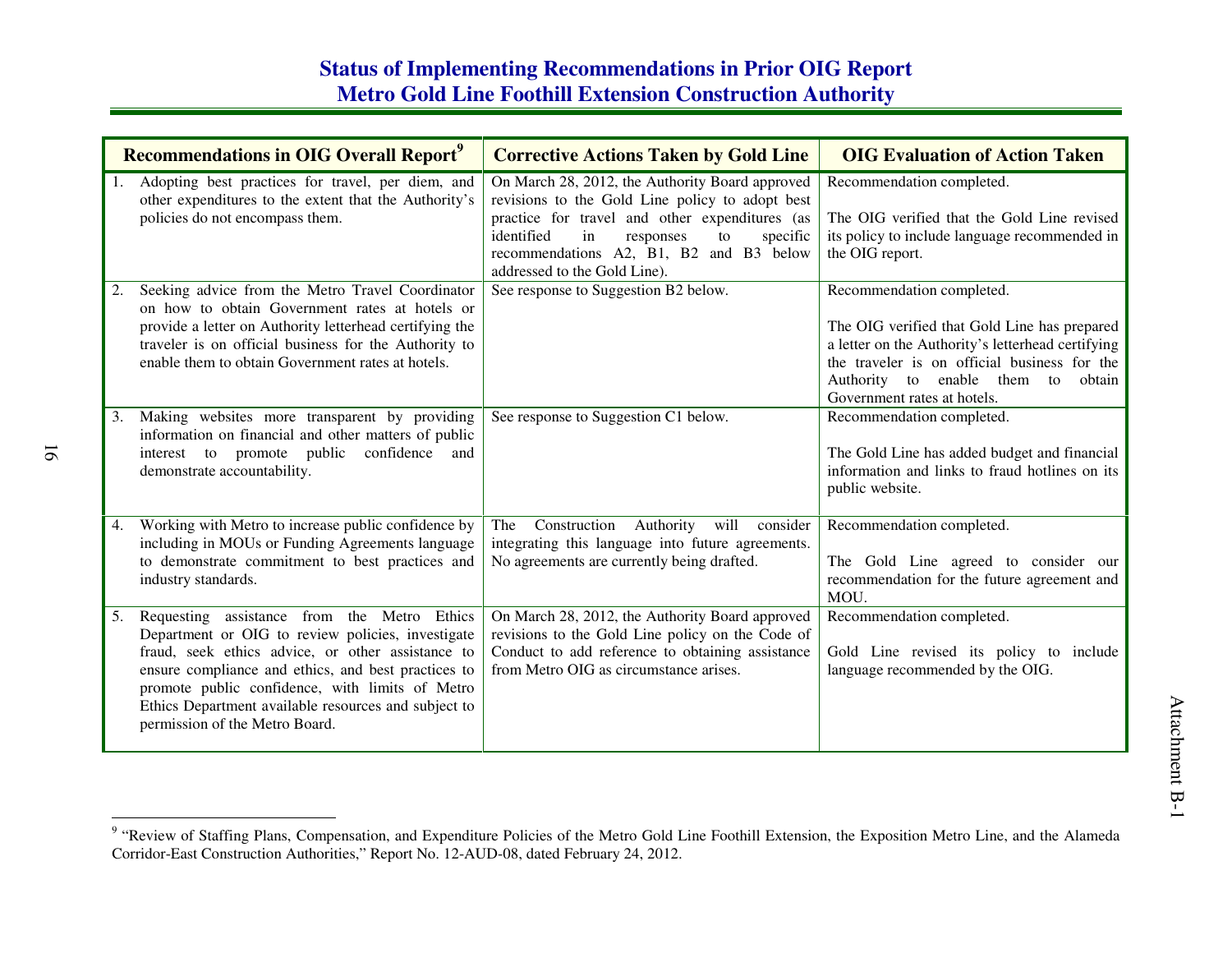| Recommendations in Advisory Letter to Gold Line <sup>10</sup>                                                                                                                                                                                                                                                                                                                                                                                      | <b>Corrective Actions Taken by Gold Line</b>                                                                                                                                                                                                                                                                                                                                                  | <b>OIG Evaluation of Action Taken</b>                                                                                                        |
|----------------------------------------------------------------------------------------------------------------------------------------------------------------------------------------------------------------------------------------------------------------------------------------------------------------------------------------------------------------------------------------------------------------------------------------------------|-----------------------------------------------------------------------------------------------------------------------------------------------------------------------------------------------------------------------------------------------------------------------------------------------------------------------------------------------------------------------------------------------|----------------------------------------------------------------------------------------------------------------------------------------------|
| A1. The Gold Line should ensure that all business meal<br>reimbursements follow Authority policy and include the<br>original receipt, documentation of attendees, date, name,<br>title, affiliation, subject discussed, amount paid, purpose<br>and benefit to the Authority                                                                                                                                                                       | On March 28, 2012, the Authority Board approved<br>revisions to the Gold Line policy to require itemized<br>receipts. Also, the revised policy requires the<br>requester of business meal reimbursement to submit<br>an original itemized receipt, documentation of<br>attendees, date, name, title, affiliation, subject<br>discussed, amount paid, purpose and benefit to the<br>Authority. | Recommendation completed.<br>The OIG verified that the Gold Line<br>revised its policy to include language<br>recommended in the OIG report. |
| A2. The Gold Line should ensure that all employees, officers,<br>and Board Members obtain written approval on the<br>"Travel Authorization Form" prior to any travel per the<br>Authority policy. Also, CEO and Board Members should<br>obtain written approval from the Board Chair, and the<br>Chair should obtain written approval from the Board Vice<br>Chair. This approval hierarchy should be included in the<br>travel policy.            | On March 28, 2012, the Authority Board approved<br>revisions to the Gold Line policy to include the<br>hierarchical approval process recommended in the<br>OIG report. Authority will follow these policies.                                                                                                                                                                                  | Recommendation completed.<br>The OIG verified that the Gold Line<br>revised its policy to include language<br>recommended in the OIG report. |
| B1. To further strengthen controls, we believe that the Gold<br>Line should revise travel policies to require (a) written<br>approval and reason for exceptions to the prohibition of<br>the use of First Class and Business Class airfare, and (b)<br>the CEO and Board Members receive written approval for<br>any exceptions for the Board Chair, and the Board<br>Chair's travel should receive written approval from the<br>Board Vice Chair. | On March 28, 2012, the Authority Board approved<br>revisions to the Gold Line policy to require written<br>approval of exceptions to the policy, as well as the<br>hierarchical approval process (as recommended in<br>Suggestion A2).                                                                                                                                                        | Recommendation completed.<br>The OIG verified that the Gold Line<br>revised its policy to include language<br>recommended in the OIG report. |

<sup>&</sup>lt;sup>10</sup> "Advisory Letter to the Metro Gold Line Foothill Extension Construction Authority, Report No. 12-AUD-09, Dated February 24, 2012.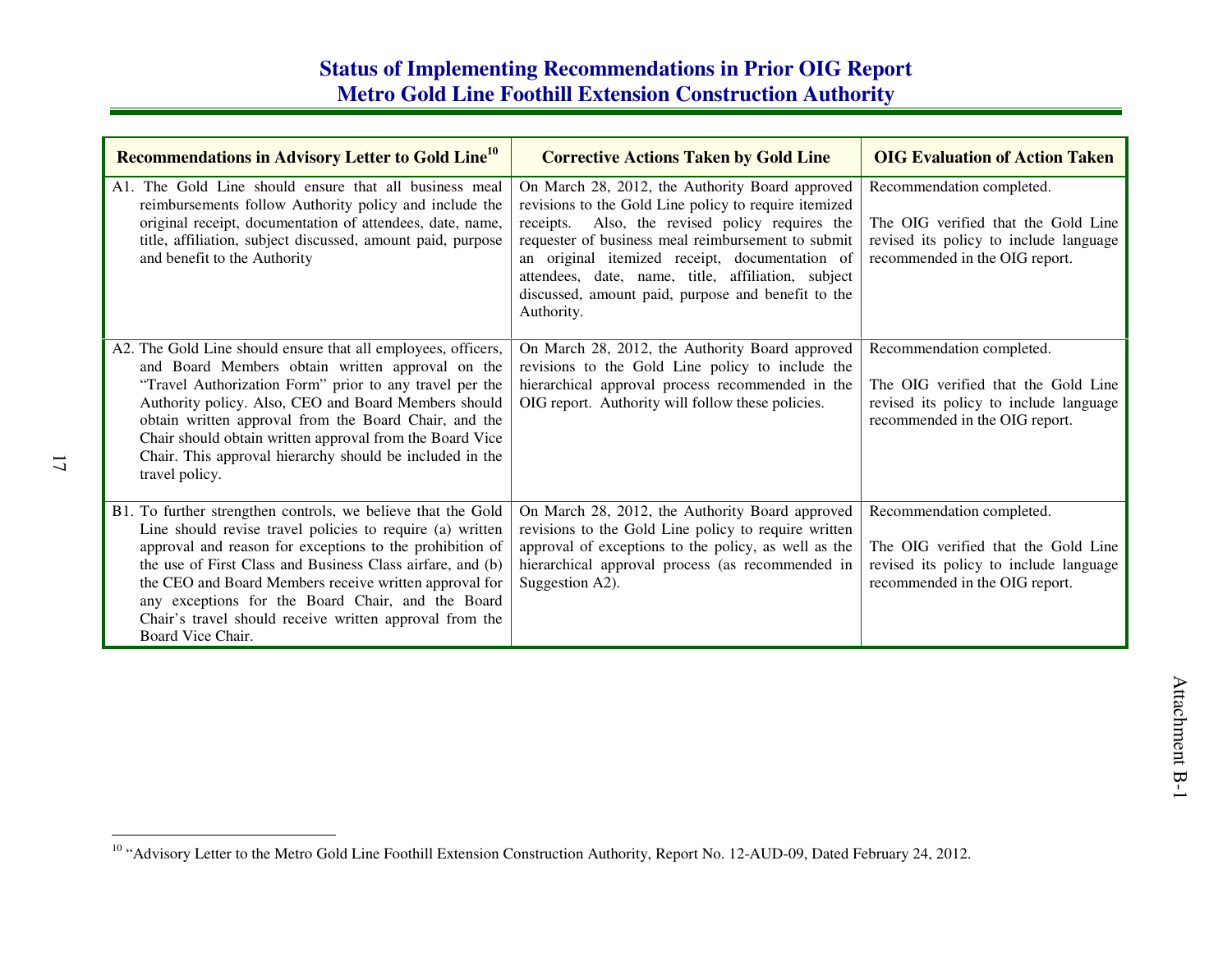| <b>Recommendations in Advisory Letter to Gold Line</b>                                                                                                                                                                                                                                                                                                                                                                                                                                                                                                                                                                                                                                                                                                                                   | <b>Corrective Actions Taken by Gold Line</b>                                                                                                                                                                                                                                                                                                                                                                                                                                                                                                                                   | <b>OIG Evaluation of Action Taken</b>                                                                                                        |
|------------------------------------------------------------------------------------------------------------------------------------------------------------------------------------------------------------------------------------------------------------------------------------------------------------------------------------------------------------------------------------------------------------------------------------------------------------------------------------------------------------------------------------------------------------------------------------------------------------------------------------------------------------------------------------------------------------------------------------------------------------------------------------------|--------------------------------------------------------------------------------------------------------------------------------------------------------------------------------------------------------------------------------------------------------------------------------------------------------------------------------------------------------------------------------------------------------------------------------------------------------------------------------------------------------------------------------------------------------------------------------|----------------------------------------------------------------------------------------------------------------------------------------------|
| B2. The Gold Line should revise its travel policies to require<br>the use of Government (IRS or GSA) per diem rates for<br>lodging and meals apply, unless original receipts for<br>meals are produced in which case the reimbursement<br>shall be actual meal expenses up to \$90 per day. The<br>policies should also require that any exceptions to the<br>Government per diem rates be approved in writing by<br>the CEO or by the Board Chair for CEO and other Board<br>Member travel. In addition, if Gold Line travelers cannot<br>obtain Government lodging rates they should consider<br>seeking the assistance of the Metro Travel Coordinator<br>or creating a letter certifying the Authority is a<br>government entity and providing a copy of the letter to<br>travelers. | On March 28, 2012, the Authority Board approved<br>revisions to the Gold Line policy to require the use<br>of GSA per diem rate for lodging and travel meals.<br>On March 28, 2012, the Authority Board also<br>approved revisions to the Gold Line policy to require<br>written approval for exceptions to the policy, as well<br>hierarchical approval process<br>the<br><b>as</b><br>(as<br>recommended in Suggestion A2 and B1).<br>Staff has prepared a letter certifying the Authority is<br>a government entity. A copy of the letter was<br>provided to the Metro OIG. | Recommendation completed.<br>The OIG verified that the Gold Line<br>revised its policy to include language<br>recommended in the OIG report. |
| B3. The Gold Line should revise travel policies to require<br>written approvals and written reasons for any exceptions<br>to the existing policy to use public transportation when<br>available. Any exceptions for the CEO should be<br>approved by the Board Chair.                                                                                                                                                                                                                                                                                                                                                                                                                                                                                                                    | On March 28, 2012, the Authority Board approved<br>revisions to the Gold Line policy to require written<br>approval for exceptions and written reasons, as well<br>hierarchical approval<br>the<br>process<br>as.<br>(as<br>recommended in Suggestion A2, B1 and B2).                                                                                                                                                                                                                                                                                                          | Recommendation completed.<br>The OIG verified that the Gold Line<br>revised its policy to include language<br>recommended in the OIG report. |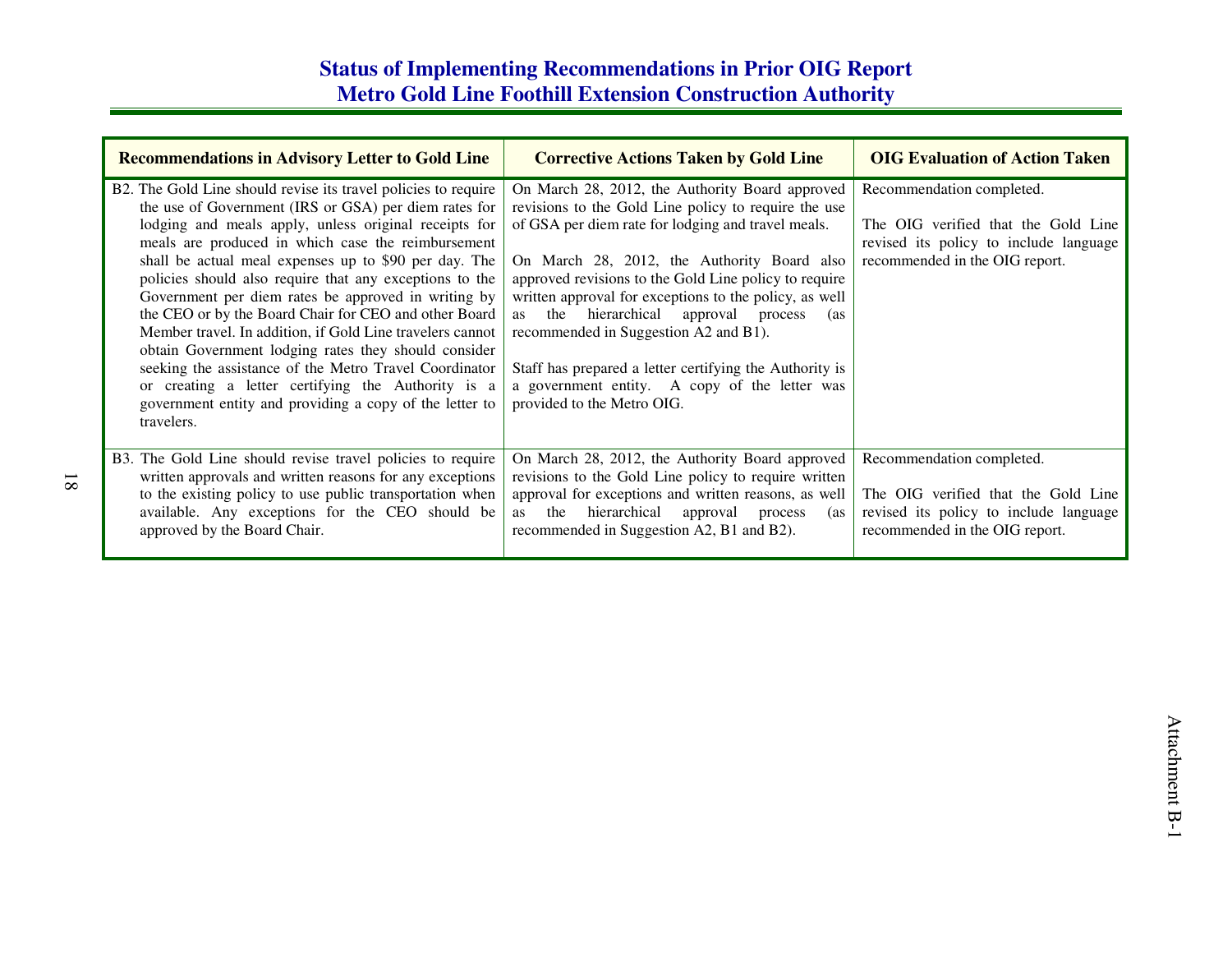|           | <b>Recommendations in Advisory Letter to Gold Line</b>                                                                                                                                                                                                                                                                                                                                         | <b>Corrective Actions Taken by Gold Line</b>                                                                                                                                                                                                                                                                                                        | <b>OIG Evaluation of Action Taken</b>                                                                                                                                                                                                                                                  |
|-----------|------------------------------------------------------------------------------------------------------------------------------------------------------------------------------------------------------------------------------------------------------------------------------------------------------------------------------------------------------------------------------------------------|-----------------------------------------------------------------------------------------------------------------------------------------------------------------------------------------------------------------------------------------------------------------------------------------------------------------------------------------------------|----------------------------------------------------------------------------------------------------------------------------------------------------------------------------------------------------------------------------------------------------------------------------------------|
| B4:<br>a. | Revise the credit card policy to prohibit card users<br>from using the Gold Line's corporate card for personal<br>expense items. Non-business expenses should be paid<br>for with personal funds or personal credit cards. If<br>personal items are included on the hotel bill, prior<br>arrangement before check out should be set by the<br>traveler to pay these personal items separately. | Authority will follow Authority policy that no personal<br>item can be paid by Authority credit card. Also, on<br>March 28, 2012, the Authority Board approved<br>revisions to the Gold Line policy to require prior<br>arrangement to be made to pay for personal items<br>incurred in hotels.                                                     | Recommendation completed.<br>The OIG verified that the Gold Line<br>revised its policy to include language<br>recommended in the OIG report.                                                                                                                                           |
| b.<br>c.  | Develop and implement a policy that prohibits<br>employees from personal gain from merchant rewards,<br>rebates and gifts. Any such rewards, rebates, or gifts<br>should become the property of the Authority if they<br>were earned from business expenses of the Authority.<br>Ensure corporate credit card statement balances are<br>paid on time to avoid late payment charges.            | On March 28, 2012, the Authority Board approved<br>revisions to the Gold Line policy to prohibit employees<br>from personal gain from merchant rewards, rebates,<br>and gifts from the use of the credit cards. Any such<br>rewards, rebates, or gifts should become the property<br>of the Authority.<br>This issue was resolved in November 2011. |                                                                                                                                                                                                                                                                                        |
| $C1$ :    |                                                                                                                                                                                                                                                                                                                                                                                                |                                                                                                                                                                                                                                                                                                                                                     |                                                                                                                                                                                                                                                                                        |
| a.<br>b.  | Add information on its budget and financial matters to<br>the website to prompt public confidence and<br>demonstrate accountability<br>Add link to the Authority website to the Hotlines of<br>the Metro OIG, Department of Transportation, or other<br>appropriate entities, where employees and the public<br>could report fraud, waste or abuse.                                            | This information has been added to the Authority<br>website.<br>This information has been added to the Authority<br>website.                                                                                                                                                                                                                        | Recommendation completed.<br>The OIG verified that the Gold Line<br>revised its public website to include<br>links to:<br>the current Gold Line budget,<br>the current Authority Financial<br>Plan,<br>the Metro OIG hotline, and<br>the California State Attorney<br>General hotline. |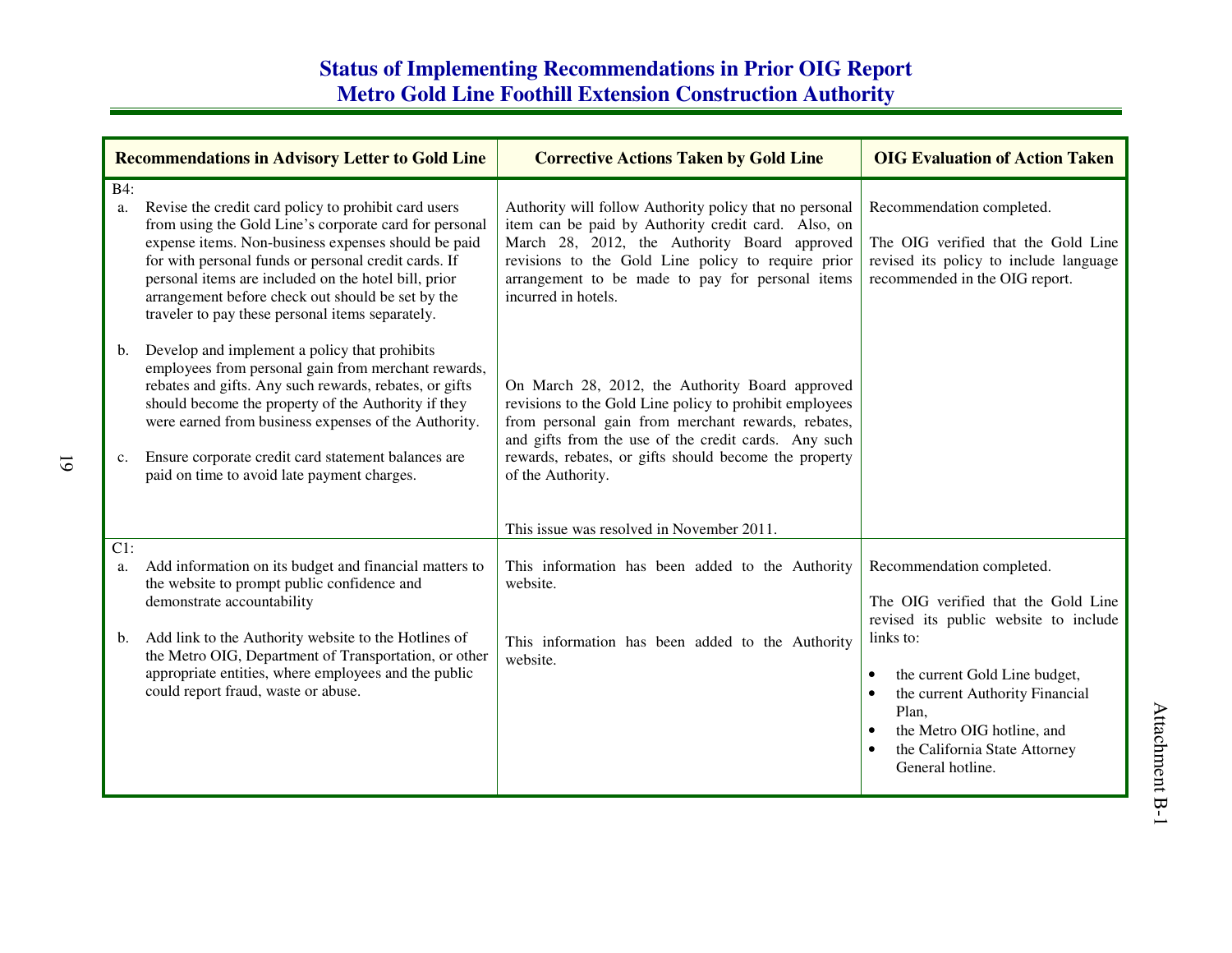# **Status of Implementing Recommendations in Prior OIG Report Exposition Metro Line Construction Authority**

|    | Recommendations in OIG Overall Report <sup>11</sup>                                                                                                                                                                                                                                                                                                       | <b>Corrective Actions Taken by Expo</b>                                                                                                                                                                                            | <b>OIG Evaluation of Action Taken</b>                                                                                                          |
|----|-----------------------------------------------------------------------------------------------------------------------------------------------------------------------------------------------------------------------------------------------------------------------------------------------------------------------------------------------------------|------------------------------------------------------------------------------------------------------------------------------------------------------------------------------------------------------------------------------------|------------------------------------------------------------------------------------------------------------------------------------------------|
|    | Adopting best practices for travel, per diem, and<br>other expenditures to the extent that the Authority's<br>policies do not encompass them.                                                                                                                                                                                                             | Expo's policies already encompass best practices for<br>travel, per diem and other expenditures                                                                                                                                    | Recommendation completed.                                                                                                                      |
| 2. | Seeking advice from the Metro Travel Coordinator<br>on how to obtain Government rates at hotels or<br>provide a letter on Authority letterhead certifying the<br>traveler is on official business for the Authority to<br>enable them to obtain Government rates at hotels.                                                                               | Expo already obtains government rates at hotels                                                                                                                                                                                    | Recommendation completed.                                                                                                                      |
| 3. | Making websites more transparent by providing<br>information on financial and other matters of public<br>interest to promote public<br>confidence<br>and<br>demonstrate accountability.                                                                                                                                                                   | Expo is committed to making our website more<br>transparent.<br>Added budget/financial information<br>under the FAQ tab.                                                                                                           | Recommendation completed.<br>The OIG verified that the Expo web site<br>now contains links to FY 2013 budget<br>information for Phase 1 and 2. |
| 4. | Working with Metro to increase public confidence by<br>including in MOUs or Funding Agreements language<br>to demonstrate commitment to best practices and<br>industry standards.                                                                                                                                                                         | Metro is authoring the MOU with Expo and Expo<br>will work with Metro to incorporate appropriate<br>language.<br>Language has been proposed by OIG to be included<br>in MCA and funding agreements, which are being<br>negotiated. | Recommendation completed.<br>Expo is working with Metro on this matter.                                                                        |
| 5. | Requesting assistance from the Metro Ethics<br>Department or OIG to review policies, investigate<br>fraud, seek ethics advice, or other assistance to<br>ensure compliance and ethics, and best practices to<br>promote public confidence, with limits of Metro<br>Ethics Department available resources and subject to<br>permission of the Metro Board. | Expo will implement as needed                                                                                                                                                                                                      | Recommendation completed.                                                                                                                      |

<sup>&</sup>lt;sup>11</sup> "Review of Staffing Plans, Compensation, and Expenditure Policies of the Metro Gold Line Foothill Extension, the Exposition Metro Line, and the Alameda Corridor-East Construction Authorities," Report No. 12-AUD-08, dated February 24, 2012.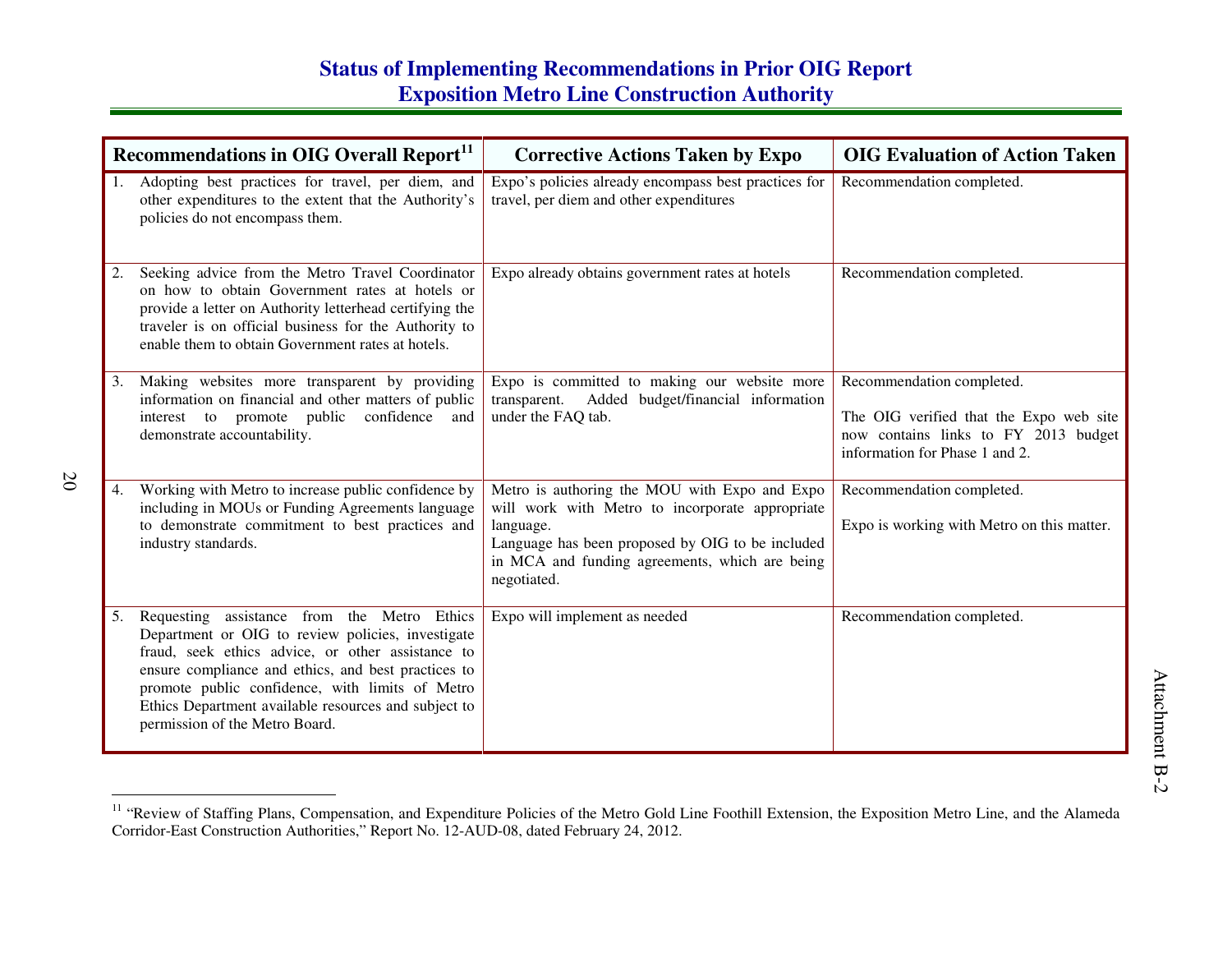# **Status of Implementing Recommendations in Prior OIG Report Exposition Metro Line Construction Authority**

|    | Recommendations in Advisory Letter to Expo <sup>12</sup>                                                                                                                | <b>Corrective Actions Taken by Expo</b>                                                                           | <b>OIG</b> Evaluation of Action<br><b>Taken</b>                         |  |
|----|-------------------------------------------------------------------------------------------------------------------------------------------------------------------------|-------------------------------------------------------------------------------------------------------------------|-------------------------------------------------------------------------|--|
| 1. | Expo should continue working with the Metro Travel<br>Coordinator when Expo needs assistance or it is efficient<br>and economical to use this service.                  | Expo already does this.                                                                                           | Recommendation completed.                                               |  |
| 2. | Expo should consider making its public website more<br>transparent by providing:                                                                                        | Expo is committed to making our website more<br>transparent.                                                      | Recommendation completed.<br>verified that the following<br>OIG         |  |
|    | Information on its annual budget, salaries of top<br>executives,                                                                                                        | The<br>information was posted to the Expo public<br>Information on budget added under the FAQ<br>website:<br>tab. |                                                                         |  |
|    | Website search capability or adding additional tabs or<br>links to facilitate search for information, and                                                               | Information on salaries added under the About<br>Expo tab.                                                        | FY 2013 budget information for<br>Phase 1 and 2,                        |  |
|    | Links to the Hotlines of the Metro OIG, Department of<br>Transportation, or other appropriate entities, where<br>employees and the public could report fraud, waste, or | Added section on Metro OIG under About<br>Expo tab with information on where the public                           | staff salary ranges of Expo<br>positions,                               |  |
|    | abuse.                                                                                                                                                                  | could report fraud, waste and abuse.                                                                              | Metro OIG contact information<br>and the OIG on-line complaint<br>form. |  |

<sup>&</sup>lt;sup>12</sup> "Advisory Letter to the Exposition Metro Line Construction Authority, Report No. 12-AUD-10, dated February 24, 2012.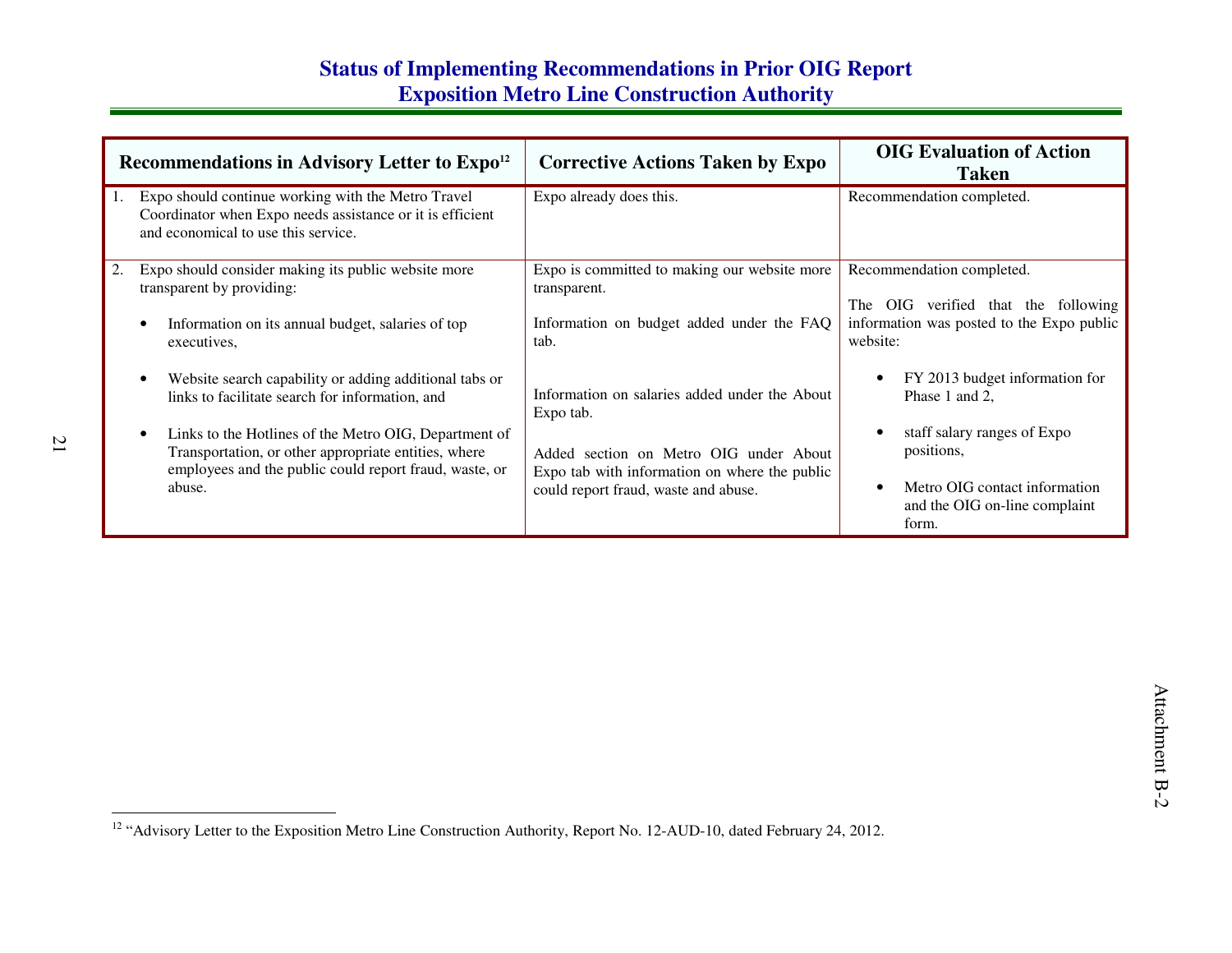# **Status of Implementing Recommendations in Prior OIG Report Alameda Corridor-East Construction Authority**

|    | <b>Recommendations in OIG Overall</b><br>Report <sup>13</sup>                                                                                                                                                                                                                                 | <b>Corrective Actions Taken by ACE</b>                                                                                                                                                                                                                                                                                                                                                                                                                                                                                                                          | <b>OIG</b> Evaluation of<br><b>Action Taken</b>                                                                                                                                                              |
|----|-----------------------------------------------------------------------------------------------------------------------------------------------------------------------------------------------------------------------------------------------------------------------------------------------|-----------------------------------------------------------------------------------------------------------------------------------------------------------------------------------------------------------------------------------------------------------------------------------------------------------------------------------------------------------------------------------------------------------------------------------------------------------------------------------------------------------------------------------------------------------------|--------------------------------------------------------------------------------------------------------------------------------------------------------------------------------------------------------------|
|    | Adopting best practices for travel, per diem, and<br>other expenditures to the extent that the<br>Authority's policies do not encompass them.                                                                                                                                                 | ACE has revised its policies to reflect all recommendations<br>regarding: transportation, rental cars, business meals, and meals for<br>in-house staff.                                                                                                                                                                                                                                                                                                                                                                                                         | Recommendation completed.<br>The OIG verified that ACE has<br>revised its policies to reflect<br>best practices for travel, per<br>diem, and other expenditures.                                             |
| 2. | advice<br>Metro<br>Seeking<br>from<br>the<br>Travel<br>Coordinator on how to obtain Government rates<br>at hotels or provide a letter on Authority<br>letterhead certifying the traveler is on official<br>business for the Authority to enable them to<br>obtain Government rates at hotels. | On April 5, 2012, ACE staff met with the Metro Travel Coordinator<br>to discuss ways to obtain the Government rate at hotels. Based on<br>the Metro Travel Coordinator's recommendation, ACE contacted the<br>States General Service Department's Travel Specialist and is<br>working on obtaining a travel credit card that would allow<br>employees to obtain the Government rate at hotels that offer it. In the<br>interim, if employees travel, ACE will provide a letter certifying the<br>traveler is on official Government business for the Authority. | Recommendation completed.<br>ACE has prepared a letter for<br>travelers to use to<br>obtain<br>lodging<br>Government<br>rates.<br>This is an interim step until<br>enhancements<br>other<br>are<br>explored. |
| 3. | Making websites more transparent by providing<br>information on financial and other matters of<br>public interest to promote public confidence and<br>demonstrate accountability.                                                                                                             | ACE has posted all salary positions and ranges on its website. ACE<br>has met with the OIG staff (March 12) and will utilize the OIG<br>website for reporting waste, fraud and abuse. Contact information<br>for the OIG has been posted on the ACE public website.                                                                                                                                                                                                                                                                                             | Recommendation completed.<br>The OIG verified that the ACE<br>public website now includes<br>salary positions and ranges and<br>contact information for the<br>Metro OIG.                                    |
| 4. | Working<br>with<br>Metro to increase public<br>confidence by including in MOUs or Funding<br>language<br>demonstrate<br>Agreements<br>to<br>commitment to best practices<br>and industry<br>standards.                                                                                        | ACE will amend the next MOU to incorporate the statement that<br>travel and subsistence expenses shall not exceed the rates authorized<br>by the ACE travel expense policy.                                                                                                                                                                                                                                                                                                                                                                                     | Recommendation completed.<br>ACE has agreed to amend the<br><b>MOU</b><br>incorporate<br>next<br>additional<br>language<br>to<br>commitment to<br>demonstrate<br>best practices.                             |

<sup>&</sup>lt;sup>13</sup> "Review of Staffing Plans, Compensation, and Expenditure Policies of the Metro Gold Line Foothill Extension, the Exposition Metro Line, and the Alameda<br>Corridor-East Construction Authorities," Report No. 12-AUD-08, da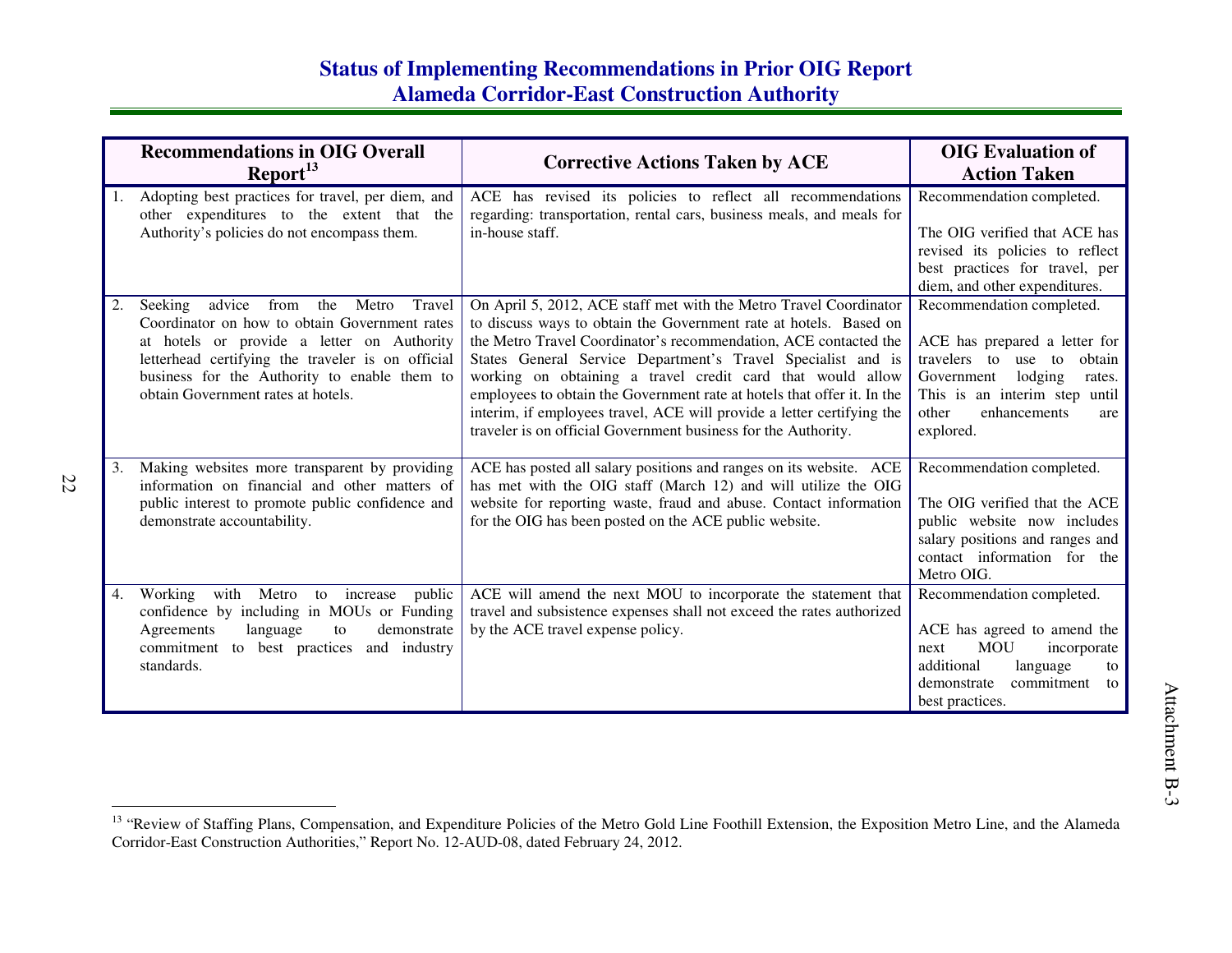# **Status of Implementing Recommendations in Prior OIG Report Alameda Corridor-East Construction Authority**

|    | <b>Recommendations in OIG Overall</b><br><b>Report</b>                                                                                                                                                                                                                                                                                                    | <b>Corrective Actions Taken by ACE</b>                                                                                                                                                                                                                                                                                                                                                                                                                                                                                                                                                                                                                                                           | <b>OIG</b> Evaluation of<br><b>Action Taken</b>                                                                                             |
|----|-----------------------------------------------------------------------------------------------------------------------------------------------------------------------------------------------------------------------------------------------------------------------------------------------------------------------------------------------------------|--------------------------------------------------------------------------------------------------------------------------------------------------------------------------------------------------------------------------------------------------------------------------------------------------------------------------------------------------------------------------------------------------------------------------------------------------------------------------------------------------------------------------------------------------------------------------------------------------------------------------------------------------------------------------------------------------|---------------------------------------------------------------------------------------------------------------------------------------------|
| 5. | Requesting assistance from the Metro Ethics<br>Department or OIG to review policies, investigate<br>fraud, seek ethics advice, or other assistance to<br>ensure compliance and ethics, and best practices<br>to promote public confidence, with limits of<br>Metro Ethics Department available resources and<br>subject to permission of the Metro Board. | On March 12, 2012, ACE met with OIG officials and will utilize the<br>OIG hotline for reporting fraud, waste, and abuse. The OIG contact<br>information has been posted on the ACE public website. In addition,<br>the following will be implemented:<br>Developing signage on reporting fraud, waste, and abuse to post<br>at upcoming ACE project construction sites.<br>The Metro Ethics Office will participate in pre-construction<br>conferences.<br>ACE has requested the Metro Ethics Office to provide ethics<br>training to its employees. ACE personnel are required to<br>complete AB1234 training every two years, and ACE has been<br>obtaining this training from another source. | Recommendation completed.<br>ACE has met with the OIG to<br>discuss obtaining<br>assistance<br>from the OIG and the Metro<br>Ethics Office. |

| <b>OIG Recommendations in Advisory</b><br>Letter to $ACE^{14}$                                                                                                                                                                                                                                                                                                                                                                                                                                                                                                       | <b>Corrective Actions Taken by ACE</b>                                                                                                                                                                                                                                                                                                                                                                                                                                                                                                                          | <b>OIG</b> Evaluation of<br><b>Action Taken</b> |
|----------------------------------------------------------------------------------------------------------------------------------------------------------------------------------------------------------------------------------------------------------------------------------------------------------------------------------------------------------------------------------------------------------------------------------------------------------------------------------------------------------------------------------------------------------------------|-----------------------------------------------------------------------------------------------------------------------------------------------------------------------------------------------------------------------------------------------------------------------------------------------------------------------------------------------------------------------------------------------------------------------------------------------------------------------------------------------------------------------------------------------------------------|-------------------------------------------------|
| ACE should:<br>a. Work with the Metro Travel Office to develop<br>strategies for obtaining the Government rate for<br>hotels.<br>b. Explore<br>obtaining<br>possibility<br>of<br>the<br>Government badges for employees. If this is not<br>feasible, another alternative to consider is for the<br>CEO/Board to issue a letter on ACE letterhead<br>certifying the traveler is on official business for<br>ACE and that ACE is an entity created by the San<br>Gabriel Valley Council of Governments.<br>Travelling employees could provide a copy to the<br>hotels. | On April 5, 2012, ACE staff met with the Metro Travel Coordinator<br>to discuss ways to obtain the Government rate at hotels. Based on<br>the Metro Travel Coordinator's recommendation, ACE contacted the<br>States General Service Department's Travel Specialist and is<br>working on obtaining a travel credit card that would allow<br>employees to obtain the Government rate at hotels that offer it. In the<br>interim, if employees travel, ACE will provide a letter certifying the<br>traveler is on official Government business for the Authority. | Recommendation completed.                       |

<sup>&</sup>lt;sup>14</sup> Advisory Letter to the Alameda Corridor-East Construction Authority, Report No. 12-AUD-11, dated February 24, 2012.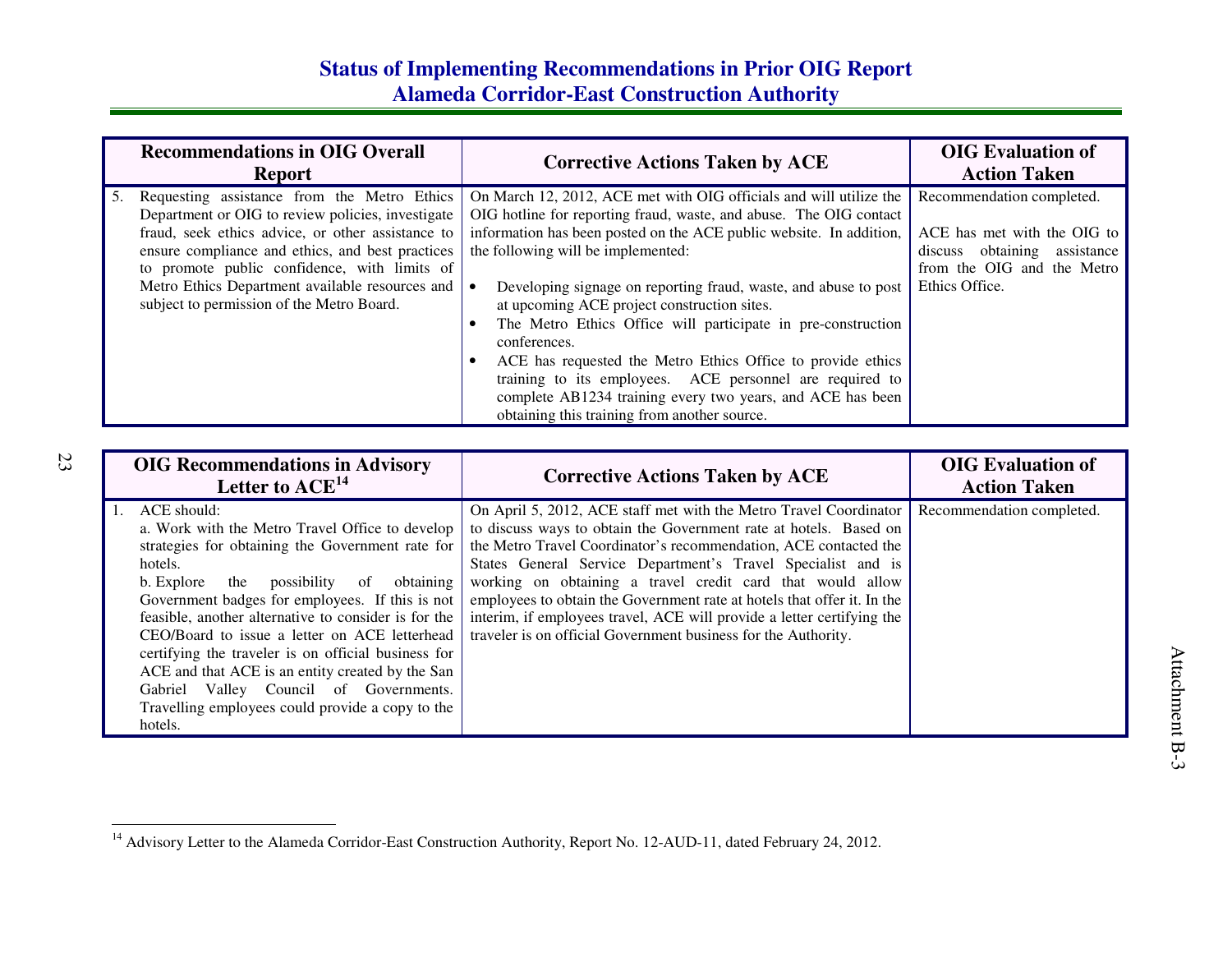# **Status of Implementing Recommendations in Prior OIG Report Alameda Corridor-East Construction Authority**

|    | <b>OIG Recommendations in Advisory</b><br><b>Letter to ACE</b>                                                                                                                                                                                                                                                                 | <b>Corrective Actions Taken by ACE</b>                                                                                                                                                                                                                                    | <b>OIG</b> Evaluation of<br><b>Action Taken</b>                                                                                                                               |
|----|--------------------------------------------------------------------------------------------------------------------------------------------------------------------------------------------------------------------------------------------------------------------------------------------------------------------------------|---------------------------------------------------------------------------------------------------------------------------------------------------------------------------------------------------------------------------------------------------------------------------|-------------------------------------------------------------------------------------------------------------------------------------------------------------------------------|
| 2. | ACE should enforce the current policy<br>(employees are instructed to follow the IRS per<br>diem meal rates with a further limitation of $20\%$<br>for breakfast, 25% for lunch, and 55% for dinner)<br>or consider removing the additional limitations<br>from its policy.                                                    | ACE has reviewed this policy with its employees at the staff meeting<br>of February 28th and has implemented a revised reimbursement<br>form which further specifies the policy.                                                                                          | Recommendation completed.                                                                                                                                                     |
| 3. | ACE should consider revising travel and business<br>expense policies to adopt best practices.                                                                                                                                                                                                                                  | ACE has revised its policies to reflect all recommendations<br>regarding: transportation, rental cars, business meals and meals for<br>in-house staff.                                                                                                                    | Recommendation completed.                                                                                                                                                     |
| 4. | ACE should consider making its public website<br>more transparent by providing:<br>a. Information on the salaries of top executives<br>b. Links to the Hotlines of the Metro OIG,<br>Department of Transportation, or<br>other<br>appropriate entities, where employees and the<br>public could report fraud, waste, or abuse. | ACE has posted all salary positions and ranges on its website. ACE<br>has met with the IG's office (March 12) and will utilize the IG's<br>office for report of waste, fraud $\&$ abuse. The contact information<br>for the Metro OIG has been posted on the ACE website. | Recommendation completed.<br>The OIG verified that the ACE<br>web site now contains salary<br>positions and ranges and also<br>Metro<br>OIG<br>has<br>contact<br>information. |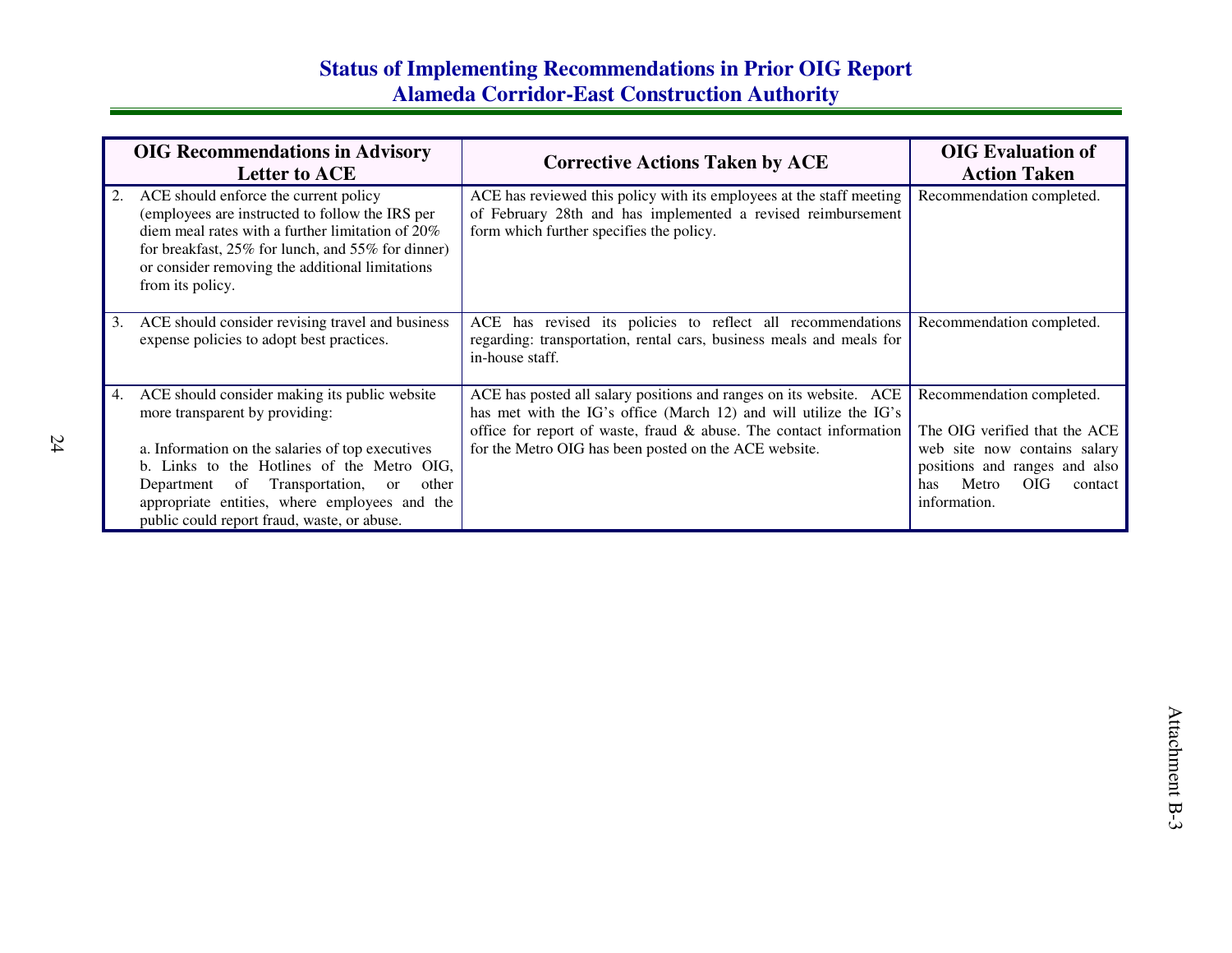| <b>Fiscal</b>                | <b>Salary</b>      | <b>Gold Line</b>         |                          | Expo*                    |                          | <b>ACE</b>       |                          | <b>Metro</b> (non-contract) |            |
|------------------------------|--------------------|--------------------------|--------------------------|--------------------------|--------------------------|------------------|--------------------------|-----------------------------|------------|
| <b>Year</b>                  | <b>Increase</b>    | <b>Employees</b>         | <b>CEO</b>               | <b>Employees</b>         | <b>CEO</b>               | <b>Employees</b> | <b>CEO</b>               | <b>Employees</b>            | <b>CEO</b> |
|                              |                    |                          |                          |                          |                          |                  |                          |                             |            |
| 2007                         | <b>COLA</b>        | 5.4%                     | 5.4%                     |                          |                          |                  |                          |                             |            |
|                              | Merit^             | 3.2%                     |                          |                          | $\overline{\phantom{0}}$ | 5.9%             | 2.0%                     | 3.0%                        | 3.0%       |
|                              | <b>COLA</b>        | 2.7%                     | 2.7%                     | 3.0%                     | 3.5%                     |                  |                          |                             |            |
| 2008                         | Merit <sup>^</sup> | 3.5%                     | $\overline{\phantom{a}}$ | 2.2%                     | 4.0%                     | 7.2%             | $\overline{\phantom{a}}$ | 3.5%                        |            |
|                              | Other              | 5.0%                     | 15.0%**                  | $\overline{\phantom{a}}$ | $\overline{\phantom{a}}$ |                  |                          |                             |            |
|                              | <b>COLA</b>        | $6.1\%$                  | $6.1\%$                  | 3.3%                     | 3.3%                     |                  |                          |                             |            |
| 2009                         | Merit <sup>^</sup> | 2.0%                     | $\mathbf{r}$             | 3.1%                     | $4.0\%$                  | $6.1\%$          | 3.0%                     | 4.0%                        |            |
|                              | <b>COLA</b>        |                          |                          |                          |                          |                  |                          |                             |            |
| 2010                         | Merit <sup>^</sup> |                          |                          |                          | $\overline{\phantom{0}}$ | 4.2%             |                          |                             |            |
|                              | <b>COLA</b>        | $1.0\%$                  | 1.0%                     |                          | $\overline{\phantom{a}}$ |                  |                          |                             |            |
| 2011                         | Merit <sup>^</sup> | $\overline{\phantom{a}}$ | $\overline{\phantom{a}}$ |                          |                          | 3.7%             |                          |                             |            |
|                              | <b>COLA</b>        | 3.3%                     | 3.3%                     | $3.0\%$ ^ ^              |                          |                  |                          |                             |            |
| 2012                         | Merit <sup>^</sup> | 1.6%                     | 5.0%                     |                          |                          |                  |                          |                             |            |
| <b>Total No of Increases</b> |                    | 10                       | 8                        | 5                        | 4                        | 5                | $\mathbf{2}$             | 3                           | 1          |
| <b>Total Increases</b>       |                    | 33.8%                    | 38.5%                    | 14.6%                    | 14.8%                    | 27.1%            | $5.0\%$                  | $10.5\%$                    | $3.0\%$    |

### **Salary Adjustments for Gold Line, Expo, ACE, and Metro - FY 2007 to FY 2012**

 **\*** The Expo approved budget for FY 2008 included a 3.0% COLA and funding for 3% merit increases. For FY 2008, Expo staff received pay increases from 3.5% to 10.0% (4% of the 10% was a salary adjustment). The increases were coded in the Metro's Human Resources system as "general/contractual increase." We concluded that it is for COLAs and merit pay together. To separate the COLA from the merit increase, we subtracted the budgeted 3.0% for COLAs from each individual's pay increase percentage. For example, if an employee received a 5.5% increase in FY 2008, we concluded that 3.0% was for a COLA and 2.5% was for merit.

The weighted average is calculated by adding the merit percentages given into each individual and dividing the total by the total number of employees who received a merit pay increase during the year.

**\*\*** Includes two increases: 5% to maintain competiveness with the industry and 10% based on new contract.

**^^** One individual received a 5% increase.

25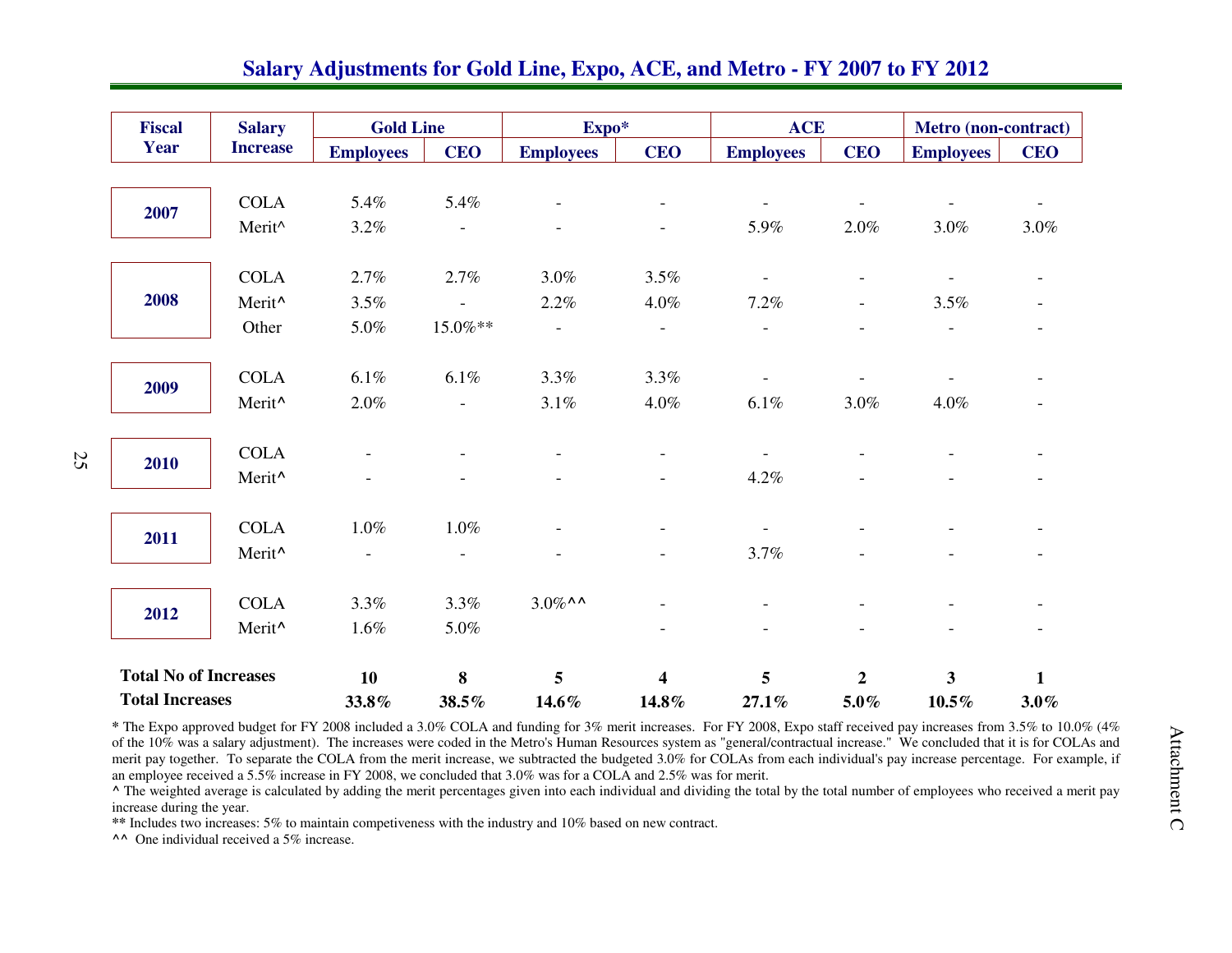### **Summary of Authority Employees Receiving Merit Pay Increases (Excluding CEO)**

| No. of<br>No. of<br>No. of<br>No. of<br><b>No. of Recipients</b><br><b>Recipients</b><br><b>Merit</b><br><b>Recipients</b><br><b>Recipients</b><br><b>Recipients</b><br><b>Authority</b><br><b>Merit</b><br><b>Merit</b><br><b>Merit</b><br><b>Merit</b><br>$\boldsymbol{0}$<br>$0.0\%$<br>$0.0\%$<br>2.3%<br>$2.0\%$<br>2.0%<br>$\boldsymbol{0}$<br>$\overline{4}$<br>3.5%<br>$\overline{2}$<br>5.0%<br>1.9%<br>1<br>4.7%<br>2.5%<br>Gold<br>1<br>Line<br>$3.0\%$<br>3.5%<br>$\mathbf{1}$<br>$2.0\%$<br>3.5%<br>2.0%<br>$0.0\%$<br>$0.0\%$<br>Neighted Averages<br>3.2%<br>$\boldsymbol{0}$<br>$0.0\%$<br>$\overline{2}$<br>$\overline{2}$<br>$\overline{0}$<br>$0.0\%$<br>$\mathbf{0}$<br>$0.0\%$<br>$0.5\%$<br>2.2%<br>1.5%<br>2.7%<br>$\overline{4}$<br>2.5%<br>3.7%<br>6<br>Expo*<br>3.0%<br>6.3%<br>3<br>2.2%<br>$3.1\%$<br>$0.0\%$<br>$0.0\%$<br>Neighted Averages | No. of<br><b>Recipients</b><br><b>Merit</b><br>9<br>1.7% |
|---------------------------------------------------------------------------------------------------------------------------------------------------------------------------------------------------------------------------------------------------------------------------------------------------------------------------------------------------------------------------------------------------------------------------------------------------------------------------------------------------------------------------------------------------------------------------------------------------------------------------------------------------------------------------------------------------------------------------------------------------------------------------------------------------------------------------------------------------------------------------|----------------------------------------------------------|
|                                                                                                                                                                                                                                                                                                                                                                                                                                                                                                                                                                                                                                                                                                                                                                                                                                                                           |                                                          |
|                                                                                                                                                                                                                                                                                                                                                                                                                                                                                                                                                                                                                                                                                                                                                                                                                                                                           |                                                          |
|                                                                                                                                                                                                                                                                                                                                                                                                                                                                                                                                                                                                                                                                                                                                                                                                                                                                           | $1.0\%$                                                  |
|                                                                                                                                                                                                                                                                                                                                                                                                                                                                                                                                                                                                                                                                                                                                                                                                                                                                           |                                                          |
|                                                                                                                                                                                                                                                                                                                                                                                                                                                                                                                                                                                                                                                                                                                                                                                                                                                                           |                                                          |
|                                                                                                                                                                                                                                                                                                                                                                                                                                                                                                                                                                                                                                                                                                                                                                                                                                                                           |                                                          |
|                                                                                                                                                                                                                                                                                                                                                                                                                                                                                                                                                                                                                                                                                                                                                                                                                                                                           | 1.6%                                                     |
|                                                                                                                                                                                                                                                                                                                                                                                                                                                                                                                                                                                                                                                                                                                                                                                                                                                                           |                                                          |
|                                                                                                                                                                                                                                                                                                                                                                                                                                                                                                                                                                                                                                                                                                                                                                                                                                                                           | $\Omega$<br>$0.0\%$                                      |
|                                                                                                                                                                                                                                                                                                                                                                                                                                                                                                                                                                                                                                                                                                                                                                                                                                                                           |                                                          |
|                                                                                                                                                                                                                                                                                                                                                                                                                                                                                                                                                                                                                                                                                                                                                                                                                                                                           |                                                          |
|                                                                                                                                                                                                                                                                                                                                                                                                                                                                                                                                                                                                                                                                                                                                                                                                                                                                           |                                                          |
|                                                                                                                                                                                                                                                                                                                                                                                                                                                                                                                                                                                                                                                                                                                                                                                                                                                                           | $0.0\%$                                                  |
|                                                                                                                                                                                                                                                                                                                                                                                                                                                                                                                                                                                                                                                                                                                                                                                                                                                                           |                                                          |
| $4.0\%$<br>$4.0\%$<br>$\sqrt{2}$<br>3.0%<br>2.0%<br>$4.0\%$<br>$\mathbf{1}$<br>$\mathbf{1}$<br>$\mathbf{1}$                                                                                                                                                                                                                                                                                                                                                                                                                                                                                                                                                                                                                                                                                                                                                               | $\overline{0}$<br>$0.0\%$                                |
| 4.5%<br>5.0%<br>$\mathfrak{Z}$<br>5.0%<br>10<br>$4.0\%$<br>$2.5\%$<br>1                                                                                                                                                                                                                                                                                                                                                                                                                                                                                                                                                                                                                                                                                                                                                                                                   |                                                          |
| 5.0%<br>3<br>$\mathfrak{Z}$<br>3<br>$6.0\%$<br>$\,8\,$<br>$3.0\%$<br>$6.0\%$<br>$4.5\%$<br>4                                                                                                                                                                                                                                                                                                                                                                                                                                                                                                                                                                                                                                                                                                                                                                              |                                                          |
| $6.0\%$<br>$8.0\%$<br>6.5%<br>5.0%<br>3<br>3.5%<br>1<br>$\mathbf{1}$<br>1                                                                                                                                                                                                                                                                                                                                                                                                                                                                                                                                                                                                                                                                                                                                                                                                 |                                                          |
| <b>ACE</b><br>$10.0\%$<br>$8\,$<br>$4.0\%$<br>6.5%<br>3<br>$10.0\%$<br>$\overline{2}$<br>$6.0\%$<br>$\mathbf{1}$                                                                                                                                                                                                                                                                                                                                                                                                                                                                                                                                                                                                                                                                                                                                                          |                                                          |
| $\sqrt{2}$<br>7.0%<br>4.5%                                                                                                                                                                                                                                                                                                                                                                                                                                                                                                                                                                                                                                                                                                                                                                                                                                                |                                                          |
| $9.0\%$<br>5.0%                                                                                                                                                                                                                                                                                                                                                                                                                                                                                                                                                                                                                                                                                                                                                                                                                                                           |                                                          |
| $6.0\%$                                                                                                                                                                                                                                                                                                                                                                                                                                                                                                                                                                                                                                                                                                                                                                                                                                                                   |                                                          |
| 5.9%<br>7.2%<br>$6.1\%$<br>4.2%<br>3.7%<br>Neighted Averages                                                                                                                                                                                                                                                                                                                                                                                                                                                                                                                                                                                                                                                                                                                                                                                                              | $0.0\%$                                                  |

**\*** The FY 2008 Expo approved budget included a 3.0% COLA and funding for 3% merit increases. For FY 2008, Expo staff received pay increases from 3.5% to 10.0% (4% of the 10% increase was a salary adjustment). The increases were coded in the Metro's Human Resources system as "general/contractual increase." We concluded that it is for COLAs and merit pay together. To separate the COLA from the merit increase, we subtracted the budgeted 3.0% for COLAs from each individual's pay increase percentage. For example, if an employee received a 5.5% increase in FY 2008, we concluded that 3.0% was for a COLA and 2.5% was for merit.

**^** The weighted average is calculated by adding the merit percentages given to each individual and dividing the total by the total number of employees whoreceived a merit pay increase during the year.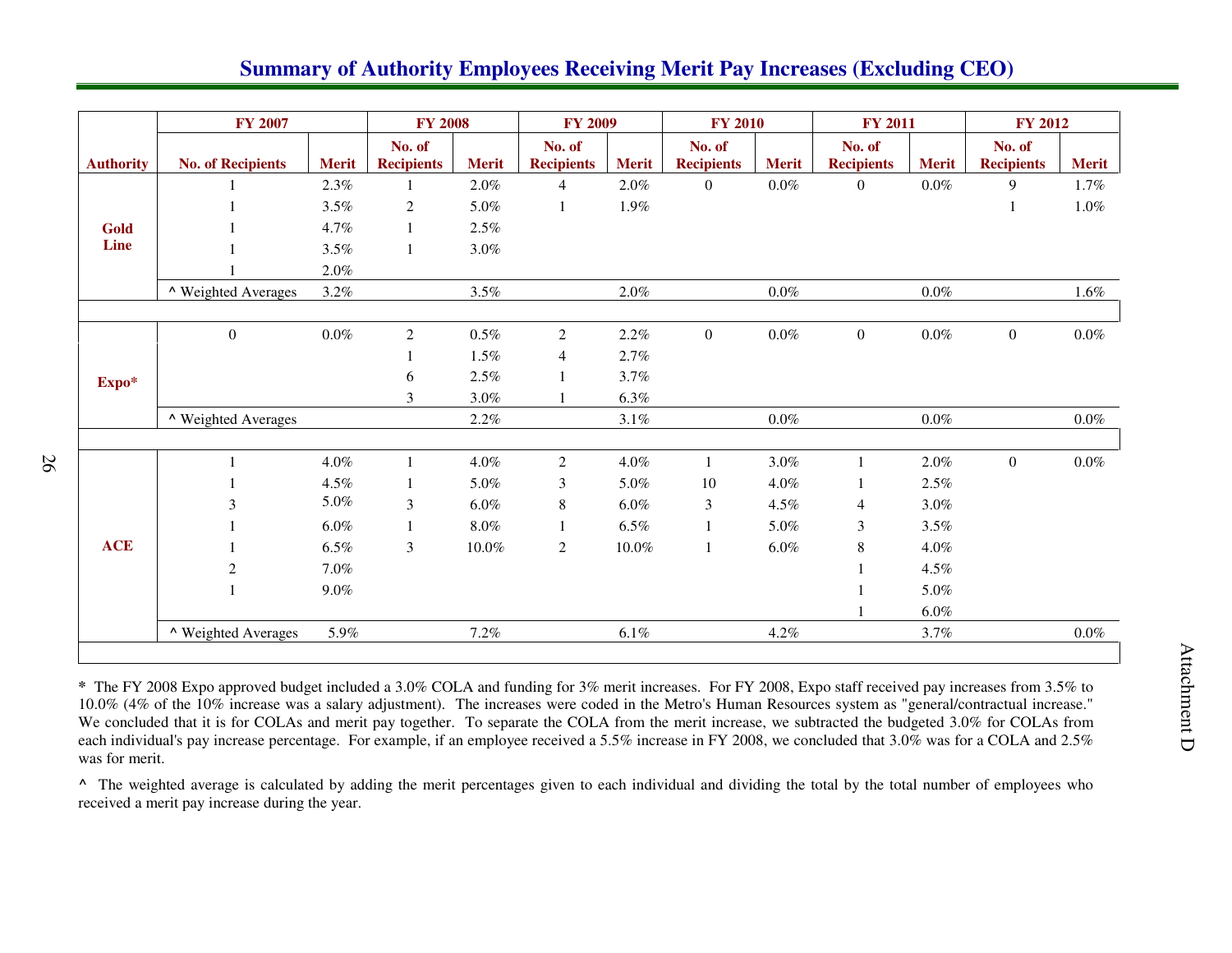# **Gold Line COLA Computation**

Our review of the Gold Line's COLA methodology found that it did not conform to best practices when the CPI index decreases such as when the 222.4 CPI in June 2008 decreased to 216.1 in June 2009. The Gold Line correctly did not give a COLA in FY 2010. In FY 2011, the Gold Line gave a 1% COLA because the June 2010 CPI increased from 216.1 to 218.2. However, best practices including Social Security, do not give any CPI increases until the current CPI level is higher than the CPI level (222.4) when the last COLA was given. To give a COLA increase in this instance would amount to giving a salary adjustment twice. Because the employees' salaries were already adjusted to the 222.4 CPI level in FY 2009, using best practices would provide no COLA adjustment for FY 2011.

In FY 2012, The Gold Line gave a 3.3% COLA because the CPI rose from 218.2 in June 2010 to 225.5 in June 2011. However, using best practices, the CPI base should have been 222.4 (the last COLA given), which would result in a COLA of 1.4%, not 3.3%. The COLA's for FYs 2011 and 2012 would have been 2.9% less if the Gold Line had used best practices to calculate the COLAs. See tables below.

| <b>Fiscal</b><br>Year | <b>Current</b><br>$CPI^{\wedge}$ | <b>Prior Year</b><br><b>CPI</b> | <b>Difference</b> | % Increase<br>or Decrease | <b>Amount of</b><br><b>COLA</b> |
|-----------------------|----------------------------------|---------------------------------|-------------------|---------------------------|---------------------------------|
| FY 2007               | 204.2                            | 193.7                           | 10.5              | 5.4%                      | 5.4%                            |
| <b>FY 2008</b>        | 209.6                            | 204.2                           | 5.4               | 2.7%                      | 2.7%                            |
| FY 2009               | 222.4                            | 209.6                           | 12.8              | 6.1%                      | 6.1%                            |
| FY 2010               | 216.1                            | 222.4                           | $-6.3$            | $-2.8\%$                  | $0.0\%$                         |
| FY 2011               | 218.2                            | 216.1                           | 2.1               | $1.0\%$                   | 1.0%                            |
| FY 2012               | 225.5                            | 218.2                           | 7.2               | 3.3%                      | 3.3%                            |
| <b>Total</b>          |                                  |                                 |                   |                           | $18.5\%$                        |

### **Gold Line's COLA Methodology**

### **Best Practices COLA Methodology**

| Fiscal<br>Year | <b>Current</b><br>$CPI^{\wedge}$ | <b>CPI</b> from<br>last COLA | <b>Difference</b> | % Increase<br>or Decrease | <b>Amount of</b><br><b>COLA</b> |
|----------------|----------------------------------|------------------------------|-------------------|---------------------------|---------------------------------|
| <b>FY 2007</b> | 204.2                            | 193.7                        | 10.5              | 5.4%                      | 5.4%                            |
| <b>FY 2008</b> | 209.6                            | 204.2                        | 5.4               | 2.7%                      | 2.7%                            |
| <b>FY 2009</b> | 222.4                            | 209.6                        | 12.8              | 6.1%                      | 6.1%                            |
| <b>FY 2010</b> | 216.1                            | 222.4                        | $-6.3$            | $-2.8%$                   | $0.0\%$                         |
| IFY 2011       | 218.2                            | 222.4                        | $-4.2$            | $-1.9\%$                  | $0.0\%$                         |
| <b>FY 2012</b> | 225.5                            | 222.4                        | 3.1               | 1.4%                      | 1.4%                            |
| Total          |                                  |                              |                   |                           | 15.6%                           |

^ The Gold Line uses the June CPI that precedes the start of each fiscal year.